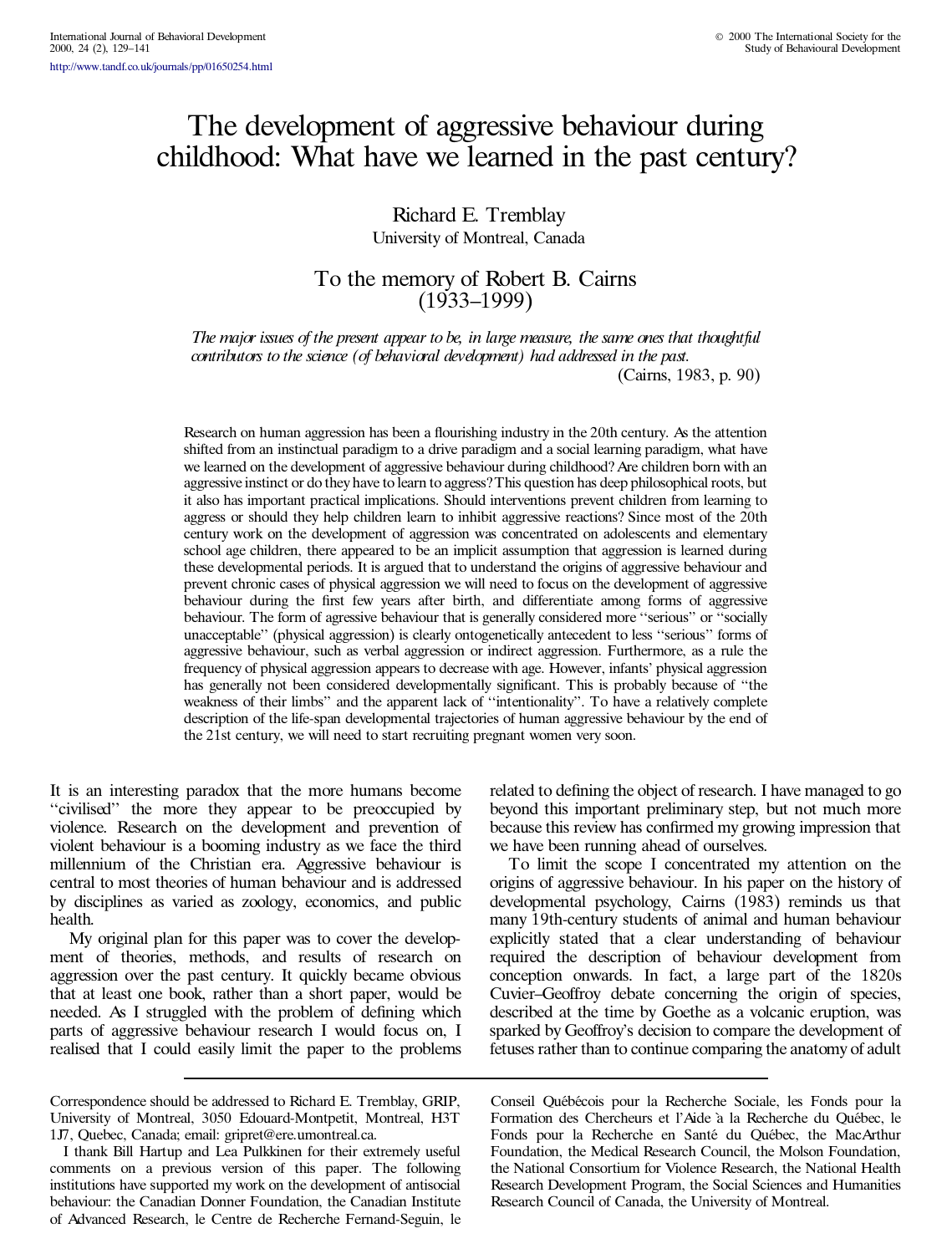animals (Appel, 1987). Von Baer's description of the development of fetuses during that period was integrated by Darwin in his evolutionary theory. According to Cairns(1983), Wundt rejected the developmental perspective arguing that the adult mind could be understood independently from the child mind. Wundt's and Cuvier's attitude to behaviour development appears to have prevailed in the study of aggressive behaviour over the past century. Adult aggressive behaviours were studied without reference to childhood aggressive behaviours. Adolescent aggressive behaviours were studied as if they emerged during adolescence, and most specialists of the early development of aggressive behaviours concentrated on the school years.

## What do we mean by the development of aggressive behaviour?

#### *Aggressive or antisocial behaviour*

To understand what we have learned and what we need to learn, we first need to agree on the topic. What is aggressive behaviour? Judging from the lack of attention to the definition of aggressive behaviour in numerous research papers, it may come as a surprise to many that the major problem with the field could be a problem of definition. We have been putting our finger on this problem over and over again (e.g., Berkowitz, 1962; Burt, 1925; Buss, 1961; Cairns, 1979; Coie & Dodge, 1998; Hartup & de Wit, 1974; Parke & Slaby, 1983; Pitkänen, 1969), but it regularly comes back to haunt us. The problem is so obvious that in the 1985 edition of the *American Heritage Dictionary* it is written: ''Though the verb *aggress* has a long and honorable history, it has lately come to be associated primarily with the jargon of psychology and is often objected to".

In the last 20th-century edition of Carmichael's *Handbookof Child Psychology*, the reviewers of research on aggressive behaviour chose to break with the tradition of previous reviewers who had limited their discussion to research on aggression. Coie and Dodge (1998) decided to broaden the review to antisocial behaviour and conduct disorder because ''the comorbidity of aggression with other antisocial behaviors suggests that an understanding of the etiology and developmental course of aggression might be enhanced by including aggression into the broader class of antisocial behavior'' (p. 781). This decision is congruent with the way childhood and adolescent aggressive behaviour has been studied during the last quarter of the 20th century. However, the decision must have been made with some hesitation, as the title they chose for the chapter was not ''Antisocial behavior'', but rather ''Aggression and antisocial behavior''. An equivalent title in the science of botany would be ''Apples and fruits''!

The aggregation of different types of aggressive behaviours, and the aggregation of aggressive behaviours with different forms of antisocial behaviour clearly creates an important problem for a developmental science aiming to understand the origin and development of these behaviours. This problem can be observed by examining the context of the ''aggression'' scales which have been used over the past decades. The content of the scales defines what we are measuring and most of the popular scales contain a mix of behaviours that range from physical aggression to attention seeking and disobedience. Consider the following items from one of the most frequently used ''aggressive'' rating scale for parents (Achenbach & Edelbrock, 1983): argues, brags, demands attention,

disobeys, poor peer relations, jealous, lies, shows off, stubborn, moody, sulks, loud. The common denominator of these items appears to be that they can be annoying. To the extent that an annoying or irritating person causes discomfort to others, and to the extent that ''aggressive'' means someone who causes discomfort to others, we could conclude that that person is ''aggressive''. But, should we classify such children in the same ''aggressive'' category as those who physically attack? The Achenbach and Edelbrock (1983) ''aggressive'' scale has 23 items with only two that refer clearly to physical aggression, and two others that could be interpreted as physical aggression. Such scales are regularly used to identify either ''aggressive'', "externalising", "conduct problem", or "antisocial" individuals in clinical practice. They have also been used to identify genetic influences on phenotypes that are alternatively referred to as ''aggressive'', ''externalising'', ''conduct disordered'', or ''antisocial'' (e.g., Eley, Lichenstein, & Stevenson, 1999; O'Conor, McGuire, Reiss, Hetherington, & Plomin, 1998; Slutske et al., 1997).

Peer rating ''aggression'' scales were created with the procedure used to create the parent rating scale described earlier (i.e., factor analyses of large pools of items). They led to similar results. The ''aggression'' scale for one of the few large longitudinal studies specifically aimed at understanding the development of aggressive behaviour (Huesmann, Eron, Lefkowitz, & Walder, 1984; Lefkowitz, Eron, Walder, & Huesmann, 1977) includes the following items: disobeys teacher, gives dirty looks, makes up stories and lies, does things that bother others, gets in trouble. Only two of the ten items could be interpreted as physical aggression: starts fights, pushes and shoves. One of the important problems with defining aggressive behaviour is to identify its different forms of expression and to differentiate them from other phenomena that are associated, but are different. For example, hyperactivity and opposition are highly associated with physical aggression (Nagin & Tremblay, 1999; Pulkkinen & Tremblay, 1992), but their aggregation is unlikely to lead to a better understanding of the development of each of these types of behaviours, and unlikely to lead to a better understanding of their association.

Aggressive behaviour and antisocial behaviour are often aggregated probably because research on the development of aggressive behaviour has concentrated mainly on behaviours which are socially undesirable. This would explain why ''aggression'' scales would include behaviours, such as sulking, bragging, moodiness, which are clearly not antisocial, but are generally felt to be disruptive in a social context. Indeed, Coie and Dodge (1998) suggest that in the decade preceding the publication of their chapter, research on individual differences in aggression ''led to the recognition that *aggressive behaviors* often occurin a context of other antisocial behaviors, including noncompliance with adults, delinquency, substance abuse, cheating, early and risky sexual activity, and vandalism'' (p. 781) [my italics]. It should be noted here that the definition of antisocial behaviour has been expanded to include substance abuse and risky sexual activity, which often mean getting drunk and not using condoms.

Is aggressive behaviour always antisocial? Is the aim of research on aggressive behaviour to prevent the development of aggressive behaviour in the human species? These apparently naive questions highlight the importance of clearly defining what we mean by aggressive behaviour and aggression. Most parents would be proud to hear their child described as an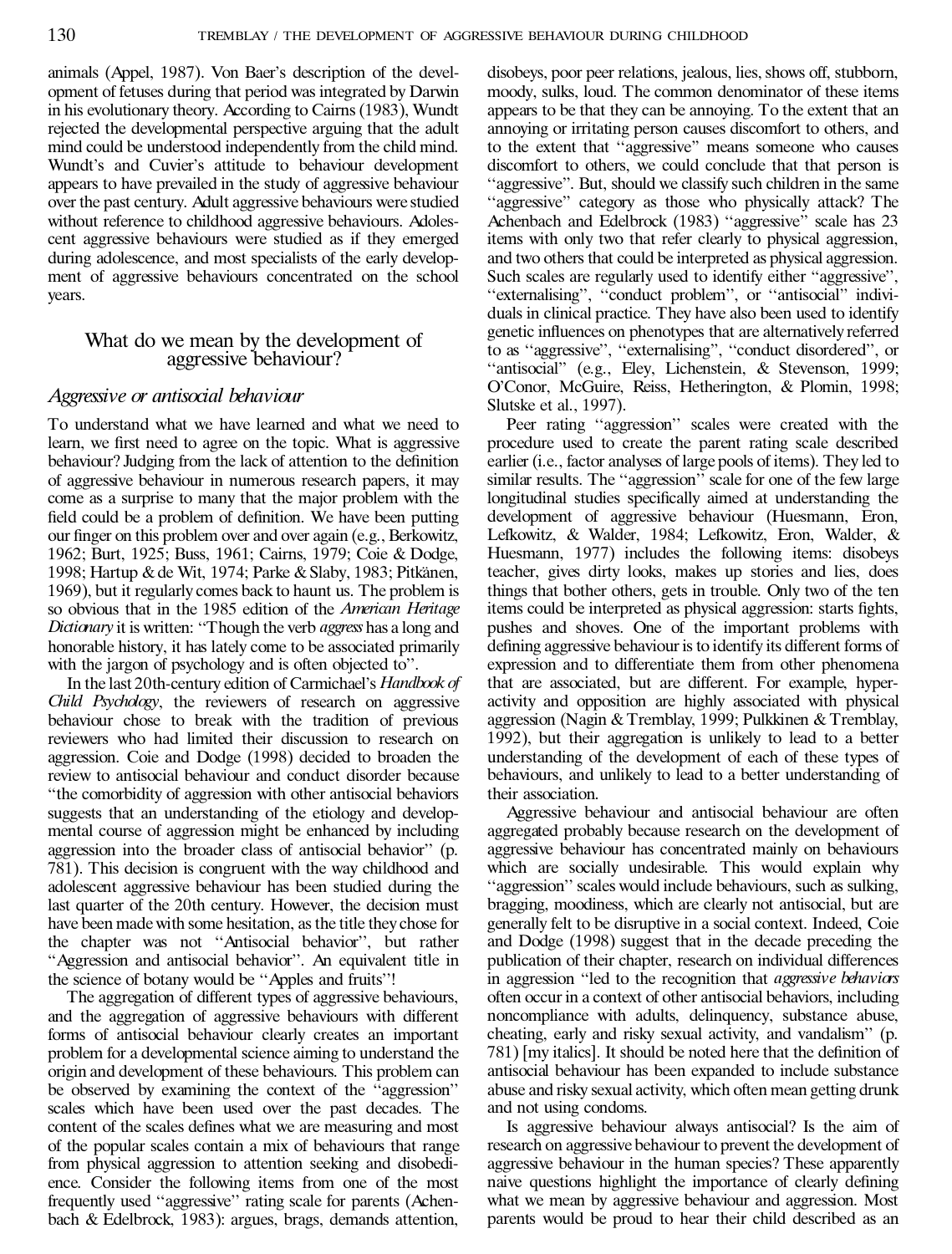aggressive tennis player. Most sales managers want aggressive salesmen. Most political parties want leaders who can be aggressive when needed. Do we label someone aggressive because he/she resorts to aggression?What do we consider an aggression?

Studies of aggressive behaviour in animals other than humans have tended to use definitions based on the characteristics of the behaviour of the aggressive individual (i.e., topographical qualities of the behaviour rather than effect of the behaviour on the "victim") (Hartup & deWit, 1974). On the other hand, the most frequently used definition for research on the development of human aggressive behaviour over the last half of the 20th century is a ''moral'' judgement approach where an observer decides that the behaviour he observed was or was not intended to be ''harmful to another person''.

## *Intent to harm*

We will come back to the concept of socially desirable aggressive behaviour. For the moment, let us concentrate on socially undesirable aggressive behaviour. Two recent reviews of research on aggressive behaviour in children and youth chose definitions that refer to the negative effect of the action on the ''victim''. Loeber and Stouthamer-Loeber(1998) chose a definition that refers to the negative impact of the act on the victim, without reference to intent: "aggression is defined as those acts that inflict bodily or mental harm on others" (p. 242). Coie and Dodge (1998) endorsed the Parke and Slaby (1983) definition that refers to the possible negative consequence of the act, but stresses the intent: ''behaviour that is aimed at harming or injuring another person or persons'' (p. 550). Attribution of intent is particularly important when human aggression is considered socially defined. The methodological consequence to this decision is that research on human aggression must rely on the social judgement of an observer for ''intent to harm'' (e.g., Bandura, 1973; Walters and Parke, 1964).

With this approach, the observer is expected to take into account a multitude of factors, including cultural norms, antecedents of the aggressive act, and consequences, in order to determine if there was intent to harm. Interestingly, although a major part of the research on children's aggressive behaviour over the past two decades was inspired by a social learning approach, the majority of the studies did not rely for assessment on judges' attribution of intent to harm or injure. Most studies used ratings by adults or peers on items that described behaviours the investigator had, a priori, labelled "aggressive": hits, gives dirty looks, fights (e.g., Cairns, Cairns, Neckerman, Ferguson, & Gariépy, 1989; Crick & Grotpeter, 1995; Dodge, Lochman, Harnish, Bates, & Pettit, 1997; Huesmann, Eron, Guerra, & Crawshaw, 1994; Nagin & Tremblay, 1999). Direct observation studies were influenced by animal behaviour studies and generally used behaviour coding procedures which minimise raters' attribution of intent (Archer & Browne, 1989; McGrew, 1972; Patterson, 1982; Rubin, Hastings, Chen, Stewart, & McNichol, 1998; Strayer & Strayer, 1976).

The ''intent'' criteria is especially problematic for studying the development of aggressive behaviour during early childhood. For example, Kagan (1974) argued "that a young child cannot be aggressive until he has some psychic intention of injuring another'' (p. 109). He concluded that aggressive behaviour defined in this way started "well into the second year'' after birth, when a child can ''put himself into the psychic state of another''. One can easily imagine what would happen to research on aggressive behaviour in nonhuman animals if such a criteria were used. Does a dog intend to hurt when it bites another dog that tries to take its food away?Does a 12-month-old boy intend to hurt when he hits the peer who grabbed the toy in his hand?The age of ''onset'' of intent may have been clear to Kagan in 1974, but it is still a subject of debate (Diamond, Werker, & Lalonde, 1994; Flavell & Miller, 1998; Zelazo, Helwig, &Lau, 1996). The intent criteria is not only a problem for infants and nonhuman animals. Anger and fearlead to reactions which are clearly not under the control of one's will. It could be argued in fact that many, if not most of the aggressive behaviours following intense frustration are impulsive behaviours that were not intended. Gray (Gray, 1971, 1982) proposed that a "fight-flight system" controlled the behavioural reactions to unconditioned punishment and nonreward. Lewis, Alessandri, and Sullivan (1990) showed that 4-month-old babies clearly expressed facial anger reactions to frustrations. These same reactions are expressed more clearly by the limbs of children a few months later when motor maturation enables the child to hit and kick.

The careful description of the development of aggressive behaviours during early childhood should help understand the social and moral value of these behaviours. If we, a priori, decide that aggressive behaviours cannot exist before a given age we, of course, prevent the falsification of the hypothesis. Similarly, if we start by taking a moral stance to define aggressive behaviour, we bias our observations. I recently attended a meeting of international investigators on children's antisocial behaviour, where it was argued that forfear of public reaction we should not say that children younger than 7 years of age behave in ways that would be legally considered an offence if they were older.

# *Conclusion*

More than a quarter of a century ago, Hartup and deWit (1974) concluded their discussion on the denitions of aggression by recommending that investigators adjust definitions to the problem they want to address. This recommendation was made after they had observed that investigators' definitions of aggression were too general. Bandura (1973) made the same recommendation: "A high degree of specificity is required at the investigatory level because there is little reason to believe that the diverse activities subsumed under the omnibus label 'aggression', though sharing some ingredients in common, have the same determinants'' (p. 11).

It is difficult to understand why research on the development of aggressive behaviour went in the opposite direction in the quarter century that followed these recommendations. Investigators not only aggregate largely different forms of behaviours that have traditionally been considered ''aggressive'', but they also tend to aggregate aggressive behaviours with socially disruptive behaviours such as opposition and hyperactivity, with illegal activities such as smoking marijuana, and health-related risky behaviours such as not using a condom.

There were, of course, some exceptions to the general rule. For example, Cairns and Cairns (1984) stimulated the focus on physical aggression. Among others, they were followed by Coie, Dodge, Terry, and Wright (1991), Haapasalo and Tremblay (1994), Loeber and Hay (1997), Loeber, Tremblay,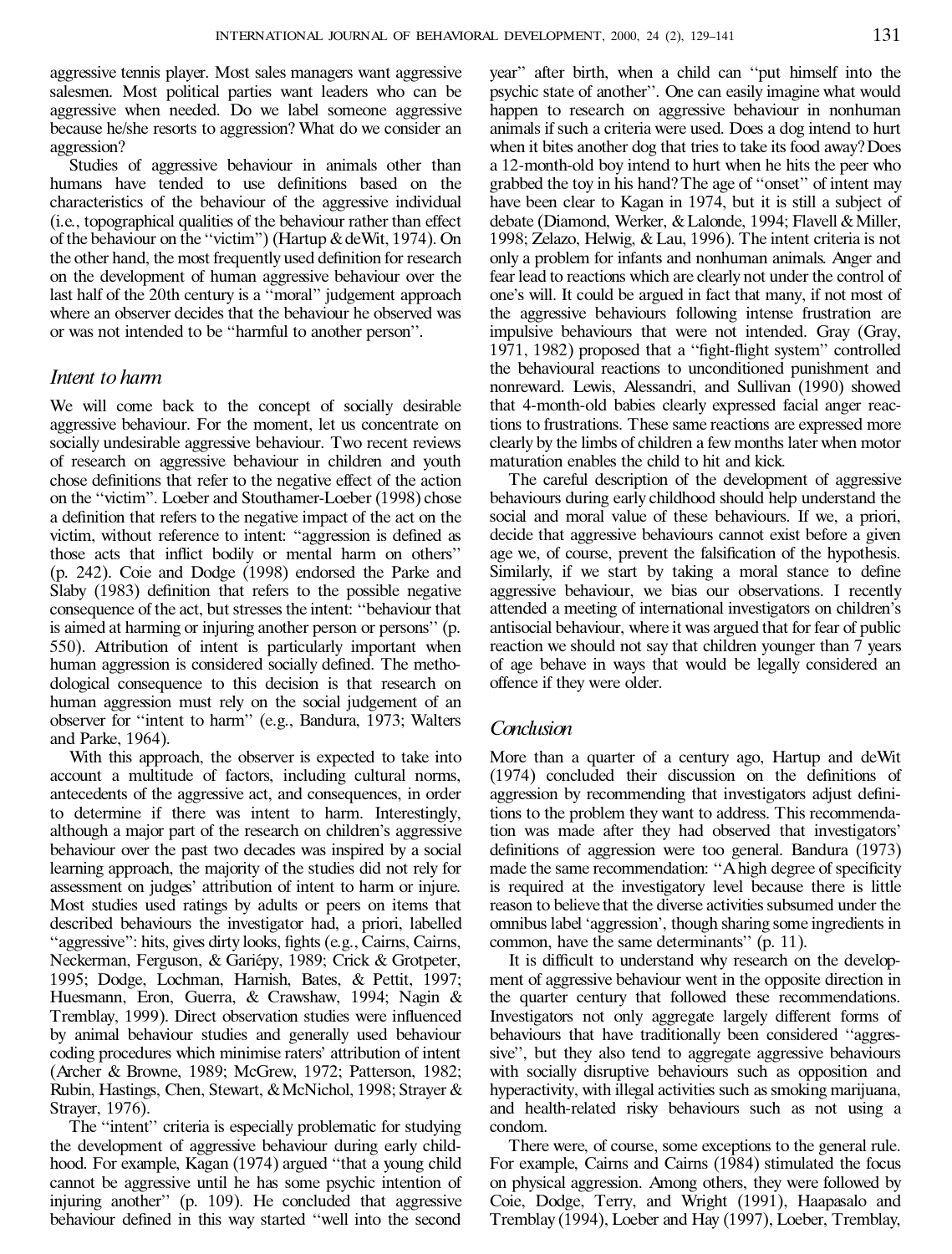Gagnon, and Charlebois (1989), Nagin and Tremblay (1999), and Tremblay et al. (1991). Pulkkinen's (Pitkänen, 1969; Pulkkinen, 1983, 1987) pioneering work on offensive and defensive aggression was followed by Day, Bream, and Pal (1992), Dodge and Coie (1987), Dodge et al. (1997), and Vitaro, Gendreau, Tremblay, and Oligny (1998). Olweus (1978, 1993) initiated the work on bullying and was followed among others by Farrington (1993), Pepler, Craig, and O'Connell (1999), Schwartz, Dodge, and Coie (1993), and Smith and Sharp (1994). The importance of differentiating types of aggression can be seen very clearly in the comparisons of female and male aggression. Most studies of sex differences in human aggression up to the late 1980s concluded that males became much more aggressive than females after early childhood (e.g., Feshbach, 1970; Hartup, 1974; Maccoby & Jacklin, 1974, 1980). Following the work on indirect aggression among nonhuman female primates (see Hrdy, 1981; Hrdy & Williams, 1983), Lagerspetz, Björkqvist, and Peltonen  $(1988)$  showed that 11- and 12-year-old girls had higher levels of indirect aggression than boys. These results were confirmed by a number of studies with younger and older subjects in different cultures: for example, Crick, Casas, and Ku (1999), Crick and Grotpeter (1995), Grotpeter and Crick (1996), Björkqvist, Österman, and Kaukiainen (1992), and Tremblay et al. (1996). Figure 1 isreproduced from the doctoral thesis of Lea Pulkkinen (Pitkänen, 1969). It clearly illustrates the different dimensions which some of the later work on aggression has attempted to assess, mainly during the school years.

## Onset of aggressive behaviour and increase in seriousness

#### *Onset*

The recent use of the word ''onset'' in studies of antisocial behaviour illustrates the strong impact the developmental perspective has had in this area of research during the last decades of the 20th century. ''Onset'' has become one of the most fashionable words in the fields of developmental psychopathology and developmental criminology (e.g., Amer-





**Figure 1.** A descriptive model of aggression. (From Pitkänen, 1969.)

ican Psychiatric Association, 1994; Farrington & Hawkins, 1991; Farrington et al., 1990a; Lahey et al., 1998; Loeber, Stouthamer-Loeber, & Green, 1991; Moffitt, Caspi, Dickson, Silva, & Stanton, 1996; Tremblay, Pihl, Vitaro, & Dobkin, 1994). It can be used to describe the start of a phenomenon which has a relatively short duration (e.g., onset of a cold, onset of a panic attack). From a developmental perspective the word ''onset'' generally refers to the age at which an individual first starts to engage in a type of behaviour that will persist for a relatively long period of time. For example, we can talk of age of onset of standing on two feet without support, age of onset of using words, age of onset of walking and running, age of onset of self-awareness, etc. In criminology, the developmental perspective has led to the concepts of onset, participation, escalation, desistance, termination, and duration to describe criminal careers (see Blumstein, Cohen, Roth, & Visher, 1986; Farrington, Loeber, & Van Kammen, 1990b; Loeber & Hay, 1997; Nagin & Land, 1993). The American Psychiatric Association (1994) introduced the concept of early and late onset conduct disorder for children in its latest version of the *Diagnostic and Statistical Manual of Mental Disorders*. The early onset form (i.e., before 10 years of age) appears to be characterised by physical aggression (Lahey et al., 1998).

In their review of misconceptions concerning the development of aggression, Loeber and Stouthamer-Loeber (1998) conclude that ''the *age of onset* of aggression in male populations is not concentrated only in the preschool years''  $(p. 246)$  [my italics]. They present data from their longitudinal study of boys from Pittsburgh which indicate that less than 5% of the boys had ''onset'' of minor aggression before age 5 years, whereas close to 40% had onset of minor aggression by 13 years of age (Figure 2). These results confirm the general impression that as children grow older they become more physically aggressive. In his presidential address to the American Society of Criminology, Elliott (1994) presented similar results from a longitudinal study of a random sample of US adolescents showing an increase in violent offending for boys and girls from 12 to 17 years of age.

The apparent rapid increase in deviant behaviour during adolescence, which is followed by an equivalently rapid decrease, has been labelled the age-crime curve (e.g., Farrington, 1986). It was described by the Belgian mathem atician-astronomer-biosocial scientist Adolphe Quetelet in his 1833 book ''Research on the Propensity for Crime at Different Ages'' (Figure 3). Quetelet concluded that ''Age is without contradiction the cause which acts with the most energy to develop or moderate the propensity for crime. This fatal



**Figure 2.** Cumulative age of onset of different forms of aggression in the oldest sample of the Pittsburgh Youth study. (From Loeber & Stouthamer-Loeber, 1998.)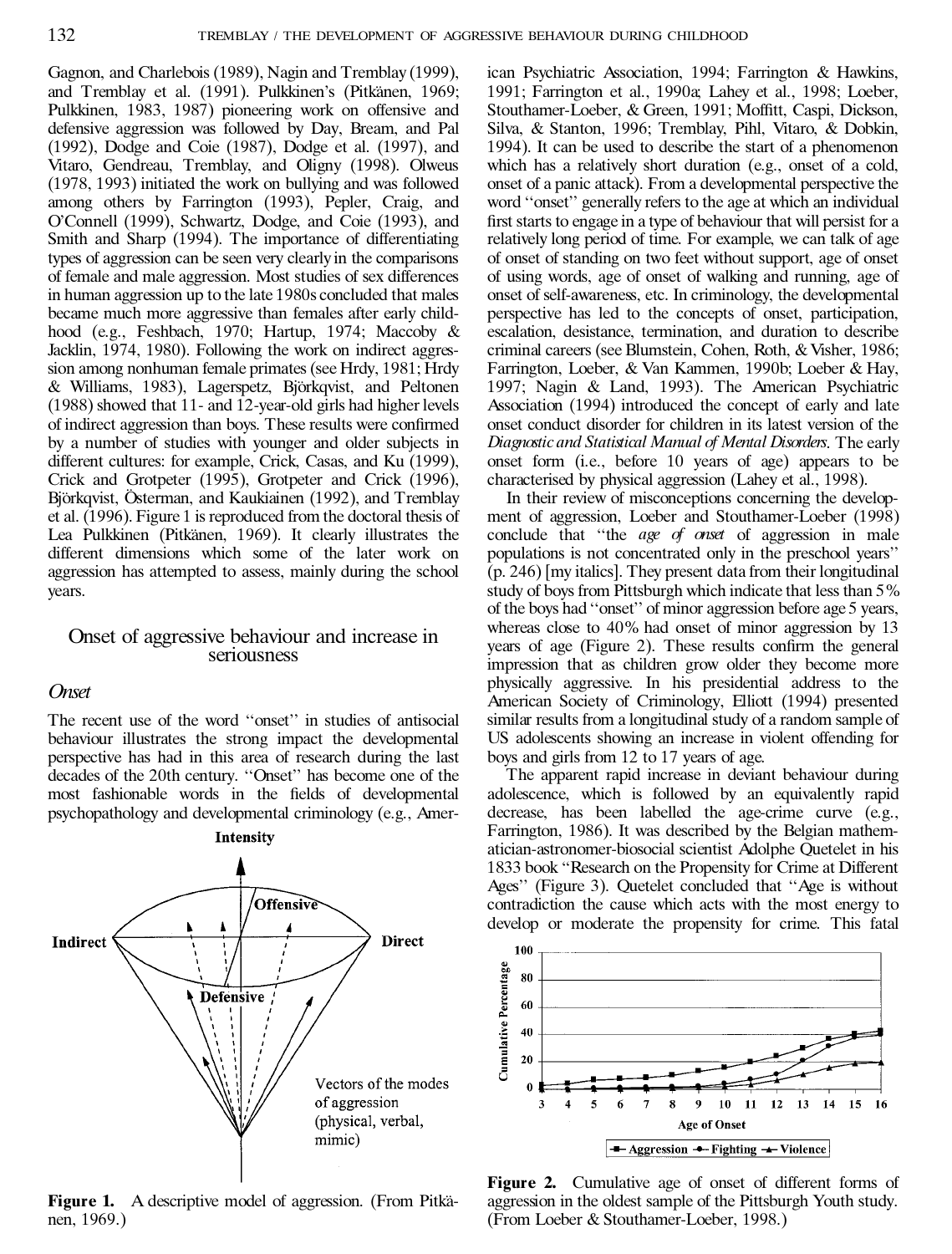

**Figure 3.** The male age-crime curve. (From Quetelet, 1833.)

propensity seems to develop in proportion to the intensity of physical strength and passions in man'' (p. 65). Late 20thcentury scientists have suggested that the rise in testosterone levels during adolescence explained both the increase in strength and in physically aggressive passions (e.g., Ellis & Coontz, 1990; Eysenck & Gudjonsson, 1989). The alternative explanation has, of course, been environmental. As children become older they are increasingly influenced by their environment, and are thus more likely to learn to aggress from such bad environmental influences as deviant families, deviant peers and the media (e.g., Dishion, Patterson, Stoolmiller, & Skinner, 1991; Eron & Huesmann, 1986; Farrington, 1998; Huesmann & Miller, 1994; McCord, 1991; Patterson, 1982; Vitaro, Tremblay, Kerr, Pagani-Kurtz, & Bukowski, 1997).

The social learning approach to the development of aggressive behaviour has had a strong influence since Bandura (1973) rallied the troops in reaction to the classic ethological perspective published by Konrad Lorenz a decade earlier. The English translation of the book *On aggression* (Lorenz, 1966) was a bestseller in North America. In this book, Lorenz relied heavily on a phylogenetic perspective to convince readers that man had inherited an instinct for aggression which he needed to learn to control to prevent self-destruction. Surprisingly, he did not pay much attention to the ontogenetic perspective. His prescriptions to prevent the perversions of the aggressive instinct appear to target mainly the behaviour of adults.

Whereas Lorenz argued that humans were naturally aggressive and had to learn ways to control these aggressive tendencies, Bandura argued that humans learned to aggress. He started his book by prescribing the developmentalist approach: ''A complete theory of aggression, whatever its orientation, must explain how aggressive patterns of behavior are developed'' (p. 43). In the next chapter, logically titled ''Origins of aggression'', he described experiments with nursery school children showing that they imitated adults who physically and verbally aggressed inflated dolls. These experiments appeared to satisfy Bandura's requirement to ''explain how aggressive patterns of behavior are developed''. He concluded that the origin of aggression in man was social learning. Surprisingly, there is no reference in the book to the work on aggressive behaviour in infants and toddlers by child development pioneers, such as Bridges (1931), Dawe (1934), and Goodenough (1931), which were still cited at the end of the 20th century.

It is useful here to recall that this debate among 20thcentury scientists is not a new debate in the history of mankind.

The social learning view of antisocial development was very clearly described more than two hundred years earlier by Jean-Jacques Rousseau (1762/1979). The first phrase of his child development handbook *Emile*, makes the point very clearly: ''Everything is good as it leaves the hands of the Author of things; everything degenerates in the hands of man'' (p. 37). A few pages later he is still more explicit and appears to be writing the agenda for 20th-century developmental psychopathology: "There is no original sin in the human heart, the how and why of the entrance of every vice can be traced'' (p. 56). Rousseau's strong stance was in clear opposition to Hobbes' description of young children as selfish machines striving for pleasure and power, and wicked men as children who had not grown up (Hobbes, 1647/1998, 1651/1958; Rousseau, 1762/1979).

This debate has far-reaching consequences, not only for child development investigators and educators, but also for political scientists, philosophers, and law makers. Because the underlying debate is clearly our viewof human nature, it is not surprising that investigators are likely to prefer the ''origin of aggressive behaviour" that best fits their view of human nature, and their political commitment. In hindsight, it is easy to understand why a man, who had serious problems living in the pre-revolutionaryFrance hewished to conquer, would chose to highlight the negative impact of civilisation. It is less clear, however, how a man who put his five children in an orphanage as soon as they were born, and does not appear to have had much contact with children, had such a powerful impact on two centuries of children's education (Cranston, 1983). It is still more surprising that with all the systematic studies on child development and on aggression since Rousseau wrote *Emile*, we still do not clearly understand the development of aggressive behaviour in the early years. This was a conclusion reached by Hartup and deWit (1974) a quarter of a century ago, and the progress made can be measured by the fact that Coie and Dodge (1998) had to refer to a cross-sectional study of 11 infants and 13 toddlers published almost 70 years ago (Goodenough, 1931) to briefly allude to the development of physical aggression in early childhood. Rousseau was convinced that ''whoever obeys conscience walks in the true path of nature and need not be afraid of being mislead'' (Cranston, 1991). It appears that 20th-century investigators looking for the origins of aggression believed that they could not be mislead by the age of the subjects they studied, as long as they conducted longitudinal and experimental studies.

#### *Increase in seriousness*

Systematic and unsystematic observations of single cases had long led philosophers (e.g., Hobbes, 1651/1958; Locke, 1693/ 1996) and child specialists (e.g., Sully, 1895) to the conclusion that young children react with anger, physically aggress, and need to be socialised. Part of the confusion concerning the concept of ''onset'' appears to come from the concept of ''seriousness''. Physical aggression is usually considered the most serious form of aggression. Courts will generally sanction more severely a physical aggression than a verbal one. Teachers and parents are more likely to do the same when they have to sanction a child who hit another and one who gave ''dirty looks". Both observational data from small samples of children (Bridges, 1931; Dawe, 1934; Goodenough, 1931; Hartup, 1974; Murphy, 1937; Restoin et al., 1985; Strayer & Strayer, 1976; Strayer & Trudel, 1984) and recent parent reports, and self-reports of large samples (Choquet & Ledoux, 1994;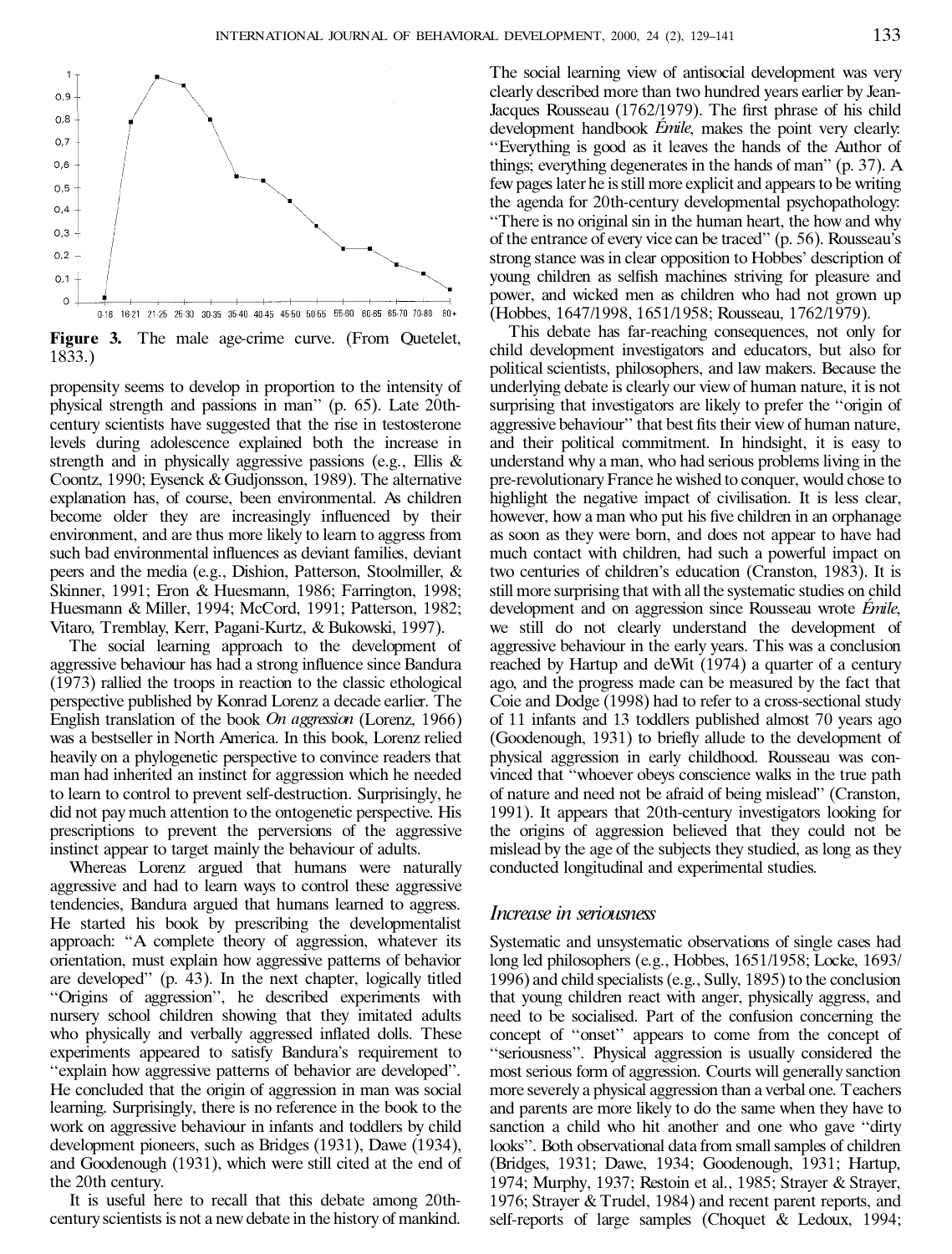Tremblay et al., 1996; Tremblay et al., 1999a) indicate that children start by physically aggressing during infancy and go on to verbal aggression once they have learned to talk.

Figure 4 represents mothers' ratings of age at onset of physical attacks for a sample of 112 children assessed at age 17 and 30 months in a population survey of families in Québec. At both points in time the mothers were asked if their child physically attacked others. If the response was positive we asked the age of the child when he first physically attacked someone. This is the same procedure that Loeber and Stouthamer-Loeber (1998) used to collect data on age of onset of physical aggression with 13-year-old boys. Results show that 20%of mothers report that their 17-month-old child physically attacks others. By 30 months of age 25% of the children are reported to physically attack. This retrospective information indicates that some children initiate these behaviours towards the end of the first year after birth, whereas others start during the second and the third year. The cumulative age of onset of physical aggression curves mirror those in Figure 2, but with major age of onset differences. The Pittsburgh data collected at 13 years of age indicated that less than 5% of 3-year-olds had initiated minor physical aggressions. The Québec data indicate that 80% of the children are reported by their mothers to use some form of physical aggression by 17 months of age (Tremblay et al., 1999a). These major differences in the identification of age of onset of physical aggression are probably due largely to the use of a retrospective procedure to collect the data on age of onset. Figure 4 shows that although 20% of the mothers report physical attacks at 17 months of age, when they are asked the same question at 30 months, less than 5% recall that their child had started to physically attack by 17 months. The recall problem will clearly be greater when these mothers or their child will be asked to recall age of onset during adolescence.

Parent reports in a sample of more than 22,000 children representative of the population of 0- to 11-year-old children in Canada in 1994 indicate that although the frequency of physical aggression decreases from the third to the eleventh year of life, indirect aggression increases from 4 to 8 years of age (Tremblay et al., 1996). We will, of course, need longitudinal studies to confirm that these results represent intra-individual change. However, at the group level, the form

30

of aggressive behaviour that is generally considered more "serious", or "socially unacceptable" (physical aggression) is clearly ontogenetically antecedent to less ''serious'' forms of aggressive behaviour, such as verbal aggression or indirect aggression. The exciting work that needs to be done is to study the developmental trajectories of these aggressivebehaviours at the intra-individual level during infancy and toddlerhood, and their relationship with later development. This work should be as challenging as the work on brain development during the first years of life (see Cynader  $&$  Grost, 1999).

Interestingly, the ''onset'' of physical aggression during infancy is often not accepted as a ''valid age of onset'' either because it does not meet the criterion of "intentionality" or the one of ''harm to the victim'' of the aggression. I believe that these two objections are the result of what I will call a human adult biased view of child development. The human, or anthropomorphic bias, was discussed earlier: Infants cannot intend to aggress, thus physical aggressions at that age does not count as onset as it would for puppy dogs.

The harm to the victim criterion is the ''adult'' part of the bias. The literature on delinquency, antisocial behaviour, and aggression generally uses the term ''serious'' to qualify the harm done to the victim. Infants who hit adults do not hurt adults, thus it is not an aggression. When infants seriously hurt, the behaviour is attributed to an accidental act. For example, in the case of a serious bite during a fight for a toy the aggressive behaviour will be attributed to a rage provoked by the pain of growing teeth. Infants kick, hit, bite, throw objects at others and will use objects to hit others. Most parents and daycare personnel know this, and thus give plastic toys, hide objects that could be used to hurt seriously, and supervise groups of infants.

St. Augustine of Thagaste may have written the most sensible page on this topic 1600 years ago. In the seventh chapter of the first book of his *Confessions* he describes the physical aggressions of infants and concludes: ''Thus it is not the infant's will that is harmless, but the weakness of infant  $limbs \dots$ . These things are easily put up with; not because they are of little or no account, but because they will disappear with increase in age. This you can prove from the fact that the same things cannot be borne with patience when detected in an older person'' (St. Augustine, 1960, pp. 49–50). Hobbes, in *DeCive*,



**Figure 4.** Age of onset of physical aggression.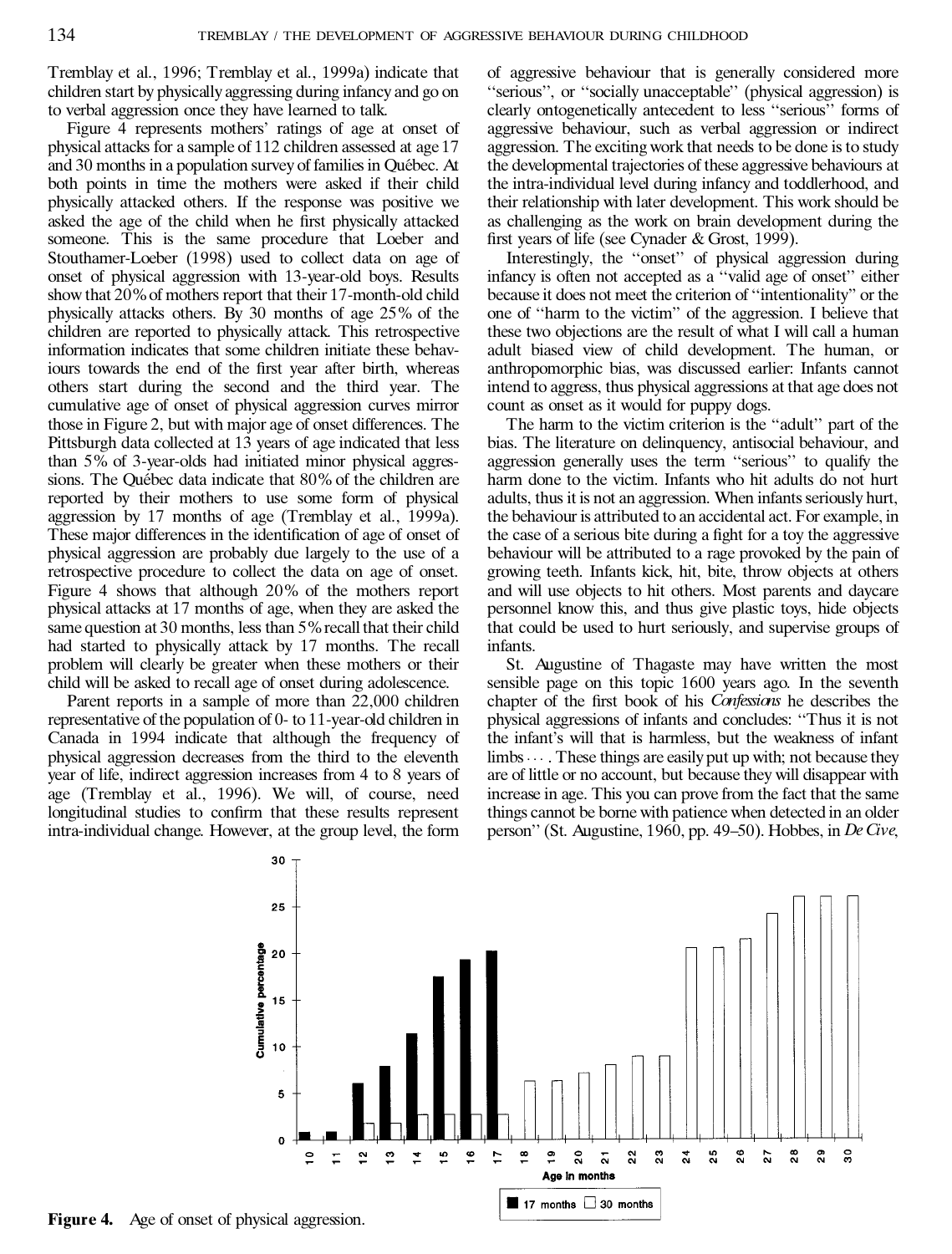makes a similar statement when he refers to a wicked man as a robust child. Clearly, we cannot identify the origins of aggressive behaviour by focusing on the consequences of the acts. The focus on the severity of the consequences of aggressive behaviours is a legitimate area of study, but differs from the study of the origins of aggressive behaviour. These two areas should lead to different measuring instruments.

# How stable is aggressive behaviour?

The strong interest in the stability of aggressive behaviour in the last half of the 20th century preceded the search forthe age of onset. Olweus (1979) published one of the most often cited reviews of research on the stability of aggressive behaviour. Based on longitudinal data (time 1 to time 2) from 16 samples of males, he concluded that aggressive behaviour was as stable as intelligence. A similar review of the possibly hundreds of time 1 to time 2 correlations of aggressive behaviour scores that have been published since the Olweus review would most probably lead to the same conclusion. Two studies starting towards the end of infancy indicated that stability of physical aggression was already high in the preschool years(Cummings, Iannotti, & Zahn-Waxler, 1989; Keenan & Shaw, 1994).

The meaning of these results for understanding the ontogeny of aggressive behaviour can be appreciated only if we recognise the form of stability which is being assessed. A high correlation between two assessments indicates that at two points in time individuals retain a relatively consistent placement within the group. Correlational analyses of the stability of aggressive behaviour with longitudinal data do not give information on intra-individual change in aggressive behaviour over time. Parke and Slaby (1983) did not appear to realise this when they introduced their discussion of the Olweus (1979) review by referring to ''the extent to which aggression is stable within individuals over time'' (p. 573). They went on to caution the reader that high stability of aggression ratings did not mean good predictability, as Farrington (1978) had high rates of false positive and false negative cases when he tried to predict interpersonal violence at 21 years of age from age 10 years teacher ratings of how a child is difficult to discipline. This is an excellent example of how easy it is to generalise words such as ''aggression'' and ''stability''. Because global assessments of ''aggressive'' behaviour at two points in time are highly correlated does not mean that assessment of a given form of aggressive behaviour at time 1 (e.g., disobedience in class) will accurately predict another form of aggressive behaviour at another point in time (e.g., arrests for physical violence). Thisis oneof the reasons why the use of global scales of aggression, antisocial behaviour, and delinquency have thwarted our ability to move the field beyond the puzzling statement that aggression, antisocial behaviour, and delinquency are highly stable phenomena without much predictive accuracy.

The concept of stability measured by relative position to others on an aggression scale is very different from the concept of stability measured by comparing the absolute level of aggression an individual has at two or more points in time. For example, different methodologies will be needed to answer the following two questions: (a) Did Paul increase the frequency of his physical aggressions from 2 to 15 years age? (b) Was Paul more aggressive than Luc at 2 and 15 years of age? Much of the research on aggressive behaviour in the latter half of the 20th

century used a methodology that could address only the latter question. Although many studies were trying to find the age of onset of aggression, very few attempted to describe the absolute changes in the development of specific forms of aggression.

One notable exception was a longitudinal study by Cairns and colleagues (1989) in which annual assessments of physical aggression were used to describe the changes in the frequency of physical aggression for boys and girls from grade 4 to grade 12. Their results clearly showed that contrary to the age-crime curve discussed earlier, the frequency of physical aggression decreased systematically with age. Unfortunately, there do not appear to be similar studies during the preschool period which would enable us to understand the absolute stability of different forms of aggression during these years of rapid change. Similar studies on forms of aggressive behaviour other than physical aggression would also be useful to understand how physical aggression is transformed into more socially acceptable aggressive behaviours. We in fact have almost no knowledge of the development of socially positive aggressive behaviour (Pulkkinen, 1996).

The description of mean levels of a given type of aggressive behaviour for a given population over time is only a first step in understanding the ontogeny of aggressive behaviour. Most of the developmental work on aggressive behaviour has been based on the ''variable approach'' where the variable is the main unit of analysis (e.g., the mean scores of a variable measured at two or more points in time are compared or correlated). An alternative strategy is the ''person approach'' where the person is the main unit of analysis (Block, 1971; Cattell, 1965; Magnusson & Bergman, 1988). The aim of the analysis is to go beyond the mean of the group and identify categories of developmental trajectories. Anumber of suggestions have been made over the past decade concerning different trajectories or pathways leading to deviant forms of social development (e.g., Loeber, 1988; Moffitt, 1993; Patterson, DeBaryshe, & Ramsey, 1989), but appropriate statistical procedures to test these hypotheses have been lacking.

Nagin and Land (1993) devised a statistical procedure to study different types of criminal careers that appears to be a promising tool for identifying developmental trajectories. Applied to repeated measures of physical aggression on a large sample of boys followed from 6 to 15 years of age, the procedure enabled Nagin and Tremblay (1999) to identify four developmental trajectories of physical aggression. The four groups had four different levels of physical aggression in kindergarten (Figure 5). The group with the highest level was the smallest (4%) and maintained that level up to age 15.

Similar results were obtained when Broidy, Nagin, and Tremblay (1999) used the same type of analysis with two datasets from New Zealand (Fergusson, Lynskey, & Horwood, 1996; Moffitt et al., 1996), one other dataset from Canada (Pagani, Boulerice, Tremblay, & Vitaro, 1997), and two datasets from the USA (Dodge et al., 1997; Loeber, Farrington, Stouthamer-Loeber, & Van Kammen, 1998). This technique can be used to study trajectories of different types of behaviour simultaneously. This will enable investigators to describe how two or more forms of aggressive behaviour develop differently over time in different groups of subjects. For example, one would expect to observe that some of the most physically aggressive infants would substantially reduce their use of physical aggression but increase their use of verbal aggression, others would reduce physical aggression and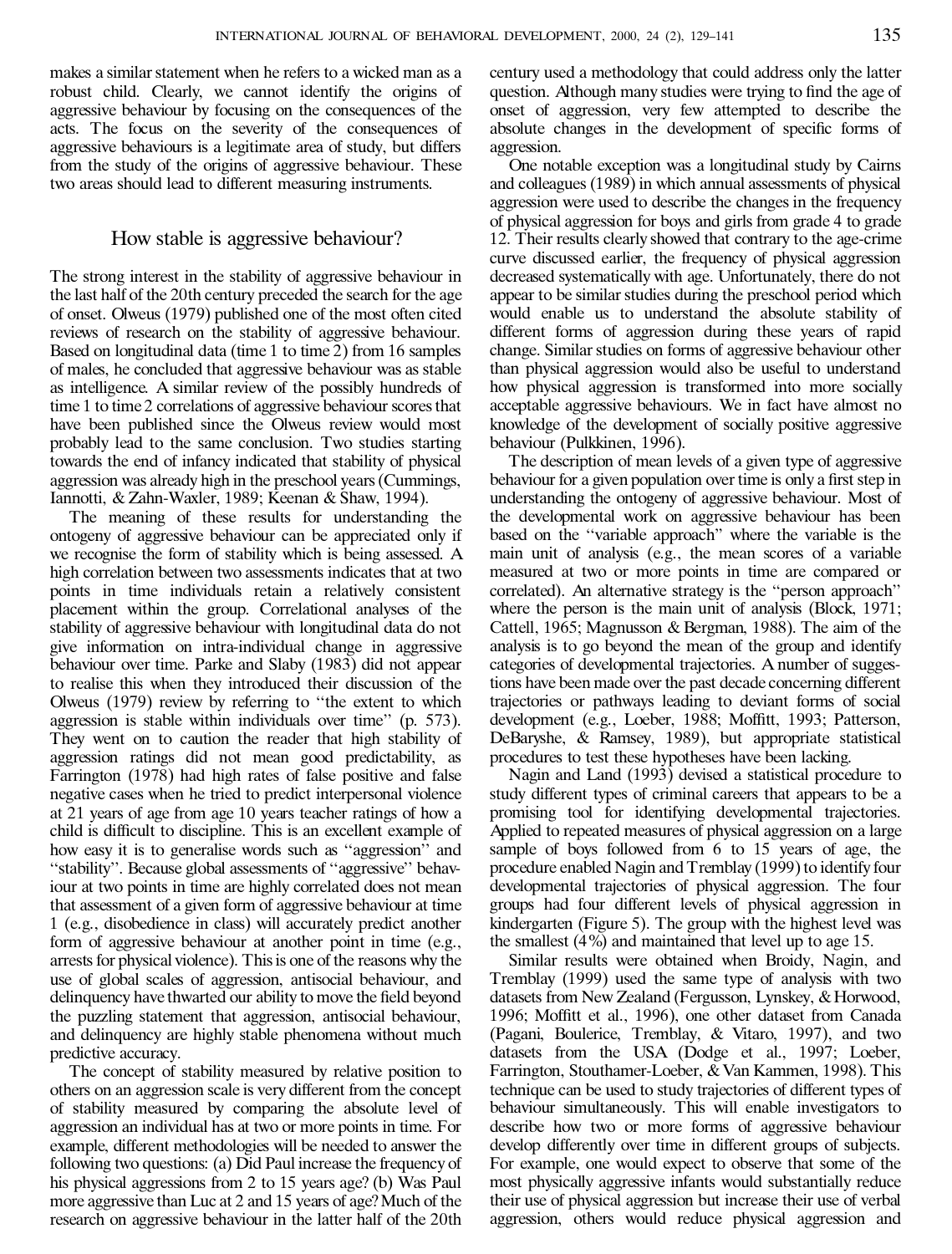

**Figure 5.** Trajectories of physical aggression for boys aged 6 to 15 years.

increase indirect aggression, and still others would reduce physical aggression and not go on to engage in much verbal or indirect aggression. Understanding these different developmental trajectories will be extremely important to plan interventions that would help individuals follow trajectories leading to the prosocial use of their proneness to aggressive behaviour. Other recent statistical developments will also help in analysing developmental data on aggressive behaviour (e.g. Bryk & Raudenbush, 1987; Clogg, 1995; Goldstein, 1995; Willett & Sayer, 1994).

The major problem in pushing the field forward may not be. one of sophisticated statistical procedure, but more a problem with having the appropriate data. There are very few longitudinal studies which have collected data on aggressive behaviour from infancy onwards, and those who have may not have collected the appropriate data. Most large-scale longitudinal studies ask a small set of questions on numerous variables and the data collection points are generally not closer than a year apart. We may need longitudinal studies that specifically target the early development of aggressive behaviour. Such studies would need to have repeated measurements at least every two to three months from birth to 36 months and obtain frequency data on a large set of aggressive behaviours. Data collection from 3 years of age to adolescence would ideally be every 6 months. Such studies have been done during the elementary school years (e.g. Loeber et al., 1998) because funding agencies, such as the Office of Juvenile Justice and Delinquency Prevention of the US government, believed that youth violence could be prevented if we understood the early development of aggressive behaviour. To the extent that funding agencies understand that the "onset" of these problems is in the preschool years they should be willing to fund major projects to study the origins and development of man's aggressive behaviour.

# Understanding and changing the course of development

Although aggressive behaviour during the first five years of life has not been studied enough to understand the early developmental course of different forms of aggression, the processes that lead to the different developmental courses, and their impact on the later developmental courses, much work in the last twenty-five years has attempted to understand the developmental processes leading to aggressive behaviour during the elementary school years and adolescence. Most of this work was inspired by the social learning model elaborated by Bandura (1973). Investigators focused on interactions within the family (e.g., Dumas & Wahler, 1985; Patterson, 1982; Wahler & Dumas, 1986), on interactions with peers (e.g., Boivin &Vitaro, 1995; Coie et al., 1991; Dishion, 1990; Dodge & Coie, 1987), and on the impact of the media (e.g., Eron, 1982; Huesmann & Eron, 1986; Huesmann & Miller, 1994).

The work of Patterson and his colleagues at the Oregon Social Learning Center (e.g., Patterson, 1982; Patterson, Dishion, & Bank, 1984) is a good example of the short-term longitudinal studies using detailed direct observations in attempts to understand how family interactions influence the development of aggression. The investigators made repeated observations of the interactions among family members in families of pre-adolescents and adolescents referred for behaviour problems. The behaviours of family members, such as ''disapproves, negative commands, dependent, destroys, humiliates, ignores, physically negative, and noncompliant", were recorded continuously during observation sessions by trained observers in the clinic or in the families' homes. Their conclusion from the analyses of thousands of hours of observations was that parents' management of children's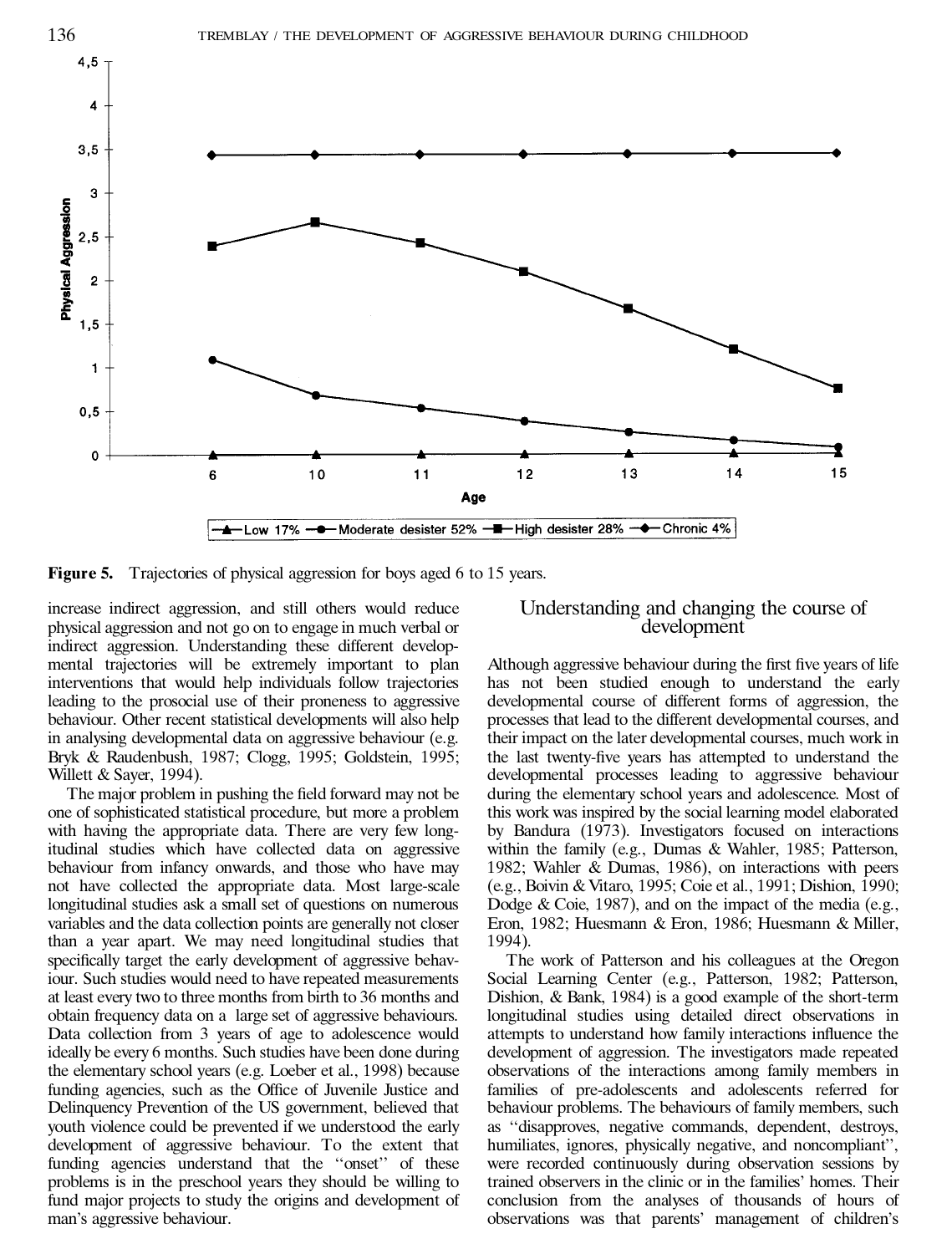behaviour reinforces aggressive behaviour (see Patterson, 1982; Patterson, Capaldi, & Bank, 1991).

These studies made important methodological contributions to the observation of social interactions that trigger aggressive behaviours at a proximal level, but they also showed the enormous effort which would be needed to apply these methodological innovations to understand the long-term processes which lead to different developmental trajectories of aggressive behaviour. For example, because aggressive behaviours are relatively infrequent, especially in front of observers, the detailed observations of different types of negative behaviours were generally aggregated into a total score labelled TAB (total aversive behaviour), and publications often used the terms aversive, coercive, aggressive, and antisocial behaviour as synonyms: ''We believe that reinforce ment for aggression is provided directly in the interaction among family members. The antisocial behaviors then generalize from home to other settings, leading to social failures that in turn contribute to the long-term maintenance of the child in the antisocial process'' (Patterson et al., 1991, p. 139). In all likelihood, the TAB score was created because it would have been too costly to collect enough data to obtain separate reliable estimates of different forms of aggression (e.g., physical and verbal), and different forms of aversive behaviours which are not aggressions (e.g., disapproves, dependent, ignores, noncompliant). Although we may be able to get large enough grants to collect the necessary data, I wonder if we will be able to convince enough families to be observed in conditions that would generate that data. It may be easier to convince families with referred disruptive pre-adolescents to submit to these extended observational procedures than to convince the parents of infants needed to understand the origin of these processes and the intra-individual change during the preschool years and beyond.

In the 1980s, the social learning theory and cognitive theories were merged to create social information-processing models of aggressive behaviour (Dodge, 1986; Huesmann, 1988; Rubin & Krasnor, 1986). These models were, like the family interaction studies described earlier, attempts to understand the proximal processes leading to an aggression. However, unlike the family interaction studies, the focus was not on behaviours that can be observed by the naked eye, but on the activity of the neurones in the subject's brain. Thus, subjects assessed as ''aggressive'' and ''not aggressive'' by adults or peers were asked to reveal how they would respond to hypothetical situations. Results have generally indicated that children labelled aggressive, conduct disordered, antisocial, and delinquent are less attentive to most social cues, more attentive to aggressive social cues, they make more frequent hostile interpretations of others' intentions, they generate less alternative responses to a specific situation, their alternative responses are qualitatively different, they respond more impulsively, and they tend to give a more positive value to an aggressive response (Coie & Dodge, 1998; Dodge, in press).

Although the aim of these studies is meant to understand proximal causes of aggressive behaviours the results are often used as support of the social learning theory concerning the origins of aggressive behaviour. In his presidential address at the meetings of the International Society for Research on Aggression, Huesmann (1998) presented his informationprocessing theory of the development and instigation of aggressive behaviour and concluded: ''Learning plays a key role in the acquisition of scripts, schemes, and emotional responses for aggression just as learning plays the key role in the acquisition of procedural and declarative knowledge. In particular, exposure to violence in the mass media and the real world play major roles in creating the cognitive and emotional structures that make aggressive behavior more likely in humans over the long run'' (p. 9). If Konrad Lorenz had been present at that meeting he would certainly have asked how humans managed to dominate planet earth before they invented cinema and television!

The 20th century has been the century of longitudinal studies. Never in the history of mankind have we collected so much information on so many individuals to understand human development. Longitudinal studies are useful to describe the development of a phenomenon, but they cannot demonstrate causal processes. From this perspective, it is surprising to observe that most of the longitudinal studies of aggressive behaviour have been weak on describing the development of the phenomenon because of the different problems described earlier, whereas much energy was concentrated on testing hypotheses concerning proximal and distal causes with short-term and long-term longitudinal data. This is typical of a science which is trying to run ahead of itself.

The best way to address causal questions is through experiments. Longitudinal studies are the alternative when experiments are impossible, but causal questions never get satisfying answers from longitudinal studies. It is sometimes argued that longitudinal studies must be used with children because experiments are not ethical. We often forget that children are constantly the object of interventions which are guided more by instinct than by sound knowledge of child development. This is especially the case with children and youths who tend to be disruptive. Preventive and corrective interventions are generally given to these children, and ethical considerations would suggest that the choice of these interventions should be based on evidence of their effective ness. The process by which we establish the effectiveness of these interventions should be experimental, and thus offer an excellent opportunity to test causal hypotheses. Interventions to help violent individuals or prevent the development of chronic trajectories of physical aggression offer the opportunity to test hypotheses concerning the causes of aggression while searching for effective ways to help at-risk individuals.

Most interventions to prevent or reduce aggression are not done within an experimental procedure, but a number of welldesigned randomised experiments with children to prevent the development of antisocial behaviour have been reported (e.g., McCord & Tremblay, 1992; Tremblay & Craig, 1995; Tremblay, LeMarquand, & Vitaro, 1999b; Wasserman & Miller, 1998). These studies have a long tradition. One of the first, and one of the best designed, the Cambridge–Somerville study (McCord, 1978, 1992; Powers & Witmer, 1951), started in the 1930s. Although some of these studies have shown that interventions can have iatrogenic effects (Dishion, McCord, & Poulin, 1999; McCord, 1978), some have shown long-term positive effects (e.g., Hawkins, Farrington, & Catalano, 1998; Olds et al., 1998; Tremblay, Kurtz, Mâsse, Vitaro, & Pihl, 1995; Vitaro, Brendgen, & Tremblay, in press; Weikart & Schweinhart, 1992). However, to my knowledge, none have shown a significant long-term impact on the most feared form of aggression. This may be because most have not used physical aggression as an outcome and, in keeping with the tradition of trying to address aggression in general, most of these intervention experiments did not specifically target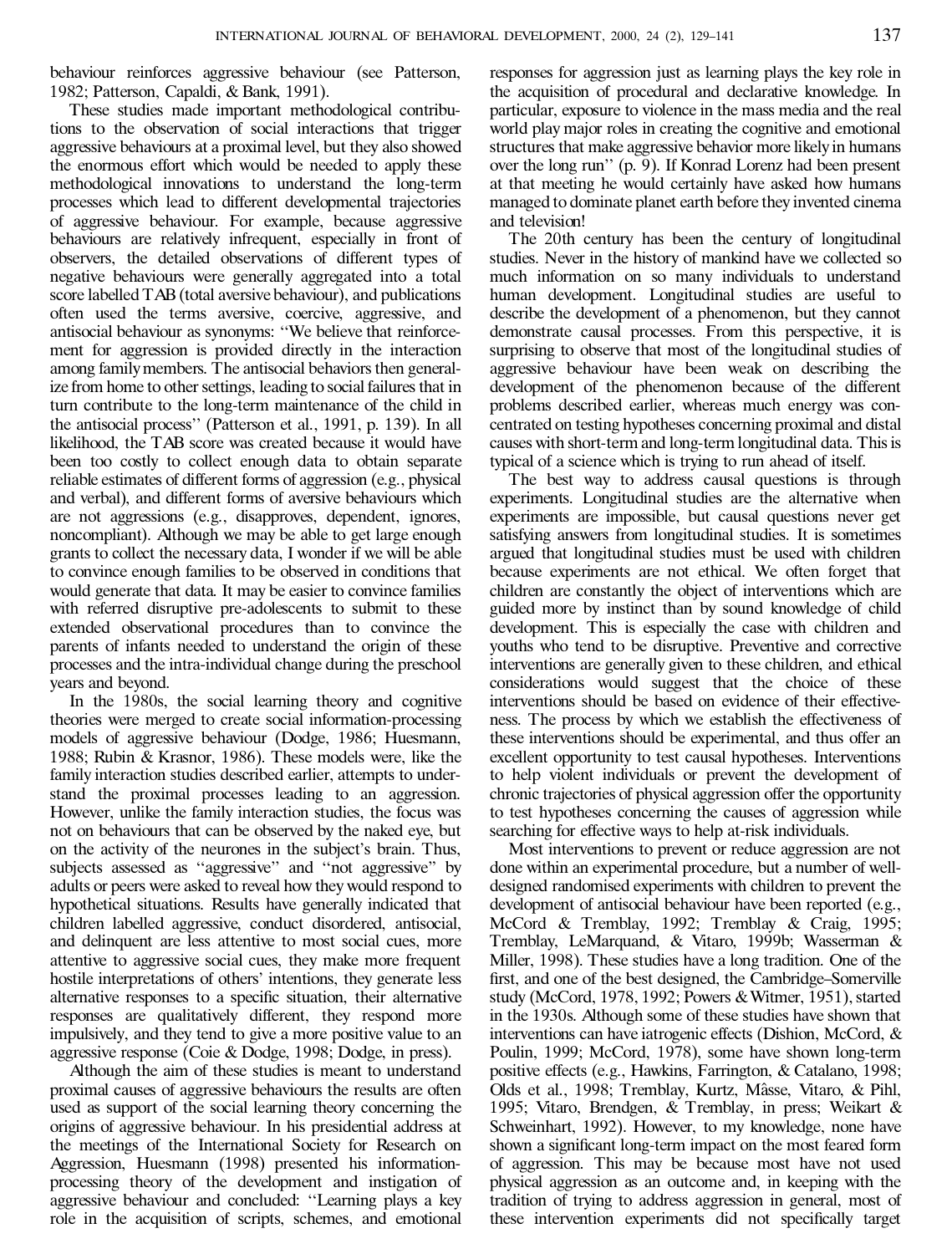physical aggression. Interventions with school-age children have targeted globally defined aggression, anger control, and disruptive behaviour (e.g., Hawkins et al., 1998; Kellam, Rebok, Ialongo, & Mayer, 1994; Lochman, 1992; Tremblay, Mâsse, Pagani, & Vitaro, 1996; Vitaro, Brendgen, & Tremblay, 1999), whereas interventions with preschool children tend to target parenting skills and cognitive development (Olds et al., 1998; Schweinhart, Barnes, & Weikart, 1993; Webster-Stratton, 1998). Parent training addresses discipline issues and the use of physical punishment, but could focus more specifically on the regulation of physical aggression during the preschool years.

If the regulation of physical aggression is learned during the preschool years, one would expect that interventions specifically targeting this regulation during this sensitive period would prevent chronic trajectories of physical aggression and increase the likelihood of positive aggression. By targeting different hypothesised causal mechanisms, such as emotional regulation, executive functions, information processing, impulsivity, parental discipline, and peer influence, we could test these hypotheses more directly than we can with longitudinal studies, and simultaneously find the best preventive interventions.

#### **Conclusion**

As I was preparing to write this conclusion I learned of the untimely death of Bob Cairns. Twenty years agoLouis Gariepy had brought to my attention his 1979 book, *Social Development*: *The Origins and Plasticity of Interchanges*. Since that time the work of Bob and Beverley Cairns has been a constant source of inspiration. Bob Cairns did it all. He studied mice and men, he conducted longitudinal studies and experimental intervention, he zoomed in on physical aggression and moved back to consider the broader social development picture, he looked into the history of the field and he made methodological innovations. The reader who wants to study the best work on aggression in the second half of the 20th century will find most of it in the works of Bob Cairns.

Bob summarised the state of knowledge at the beginning of the century in the following way: ''For whatever reasons, the information available about longitudinal development by the end of the first period  $(1912)$  of the era's history was either sketchy (e.g., Binet's study of his two daughters) or subjective and retrospective (e.g., psychoanalytic interviews)'' (Cairns, 1983, p. 68). Longitudinal studies started in the following period (1913–46) and increased linearly over the next half century. Unfortunately, except for a few longitudinal studies like the one conducted by Cairns and Cairns (1994), the progress made in understanding the developmental course of aggressive behaviour was much less than it could have been because of problems with the definition of aggressive behaviour and because the first years of development were not studied.

From that perspective there has been less progress made in understanding the development of aggressive behaviour than Mills (1899) expected a century ago when he recommended longitudinal studies of individuals from birth to maturity. However, the lack of adequate data has not prevented a proliferation of general and specific theories concerning aggressive behaviour. Cairns' comment on the theories at the beginning of the century can be applied to the theories at the end of the century: ''it was on this fragmentary information that the most influential psychoanalytic and behavioristic theories of cognitive and personality development were formulated, and few data were available to assess their implications or correct their shortcomings'' (1983, p. 68).

What should developmentalists do in the 21st century to understand the development of aggressivebehaviour?Well, my answer to this question will not come as a surprise to readers who have had the time and patience to read this essay from beginning to end. I hope that in 2100, *IJBD* will publish a review of the past hundred years of research on aggression in which the author will report that hundreds of studies, in dozens of cultures all over the world, will have followed the developmental course of different types of aggressive behaviours from the first year after birth to late adulthood for hundreds of thousands of subjects. The author of that essay should be in a position to describe numerous life-course developmental trajectories of aggressive behaviour replicated across cultures. He or she will probably remind the reader that developmentalists completed the basic descriptive work needed to understand the origin, development, and expression of human aggression almost a hundred years after geneticists completed the basic descriptive work of the human genome. He or she will certainly note that a complete description of the human genome was an easy task once the technology was available, while a lifespan description of developmental trajectories of aggression was less a matter of having the technology than the collective will, perseverance, and humility of the community of behaviour developmentalists to pool their resources and create large international longitudinal projects on the development of the key behaviour problems that have major impacts on health and well-being, and thus on the human, social, and financial capital of human societies. The author of that essay will also remind the reader that the study of genetic and environmental effects on aggressive behaviour could not be adequately studied until the phenotypes were well described. He or she will most certainly recall that at the end of the 20th century and the beginning of the 21st, there was a strong movement to study the genetic-environment correlations and interactions for social, cognitive, and emotional development (see Plomin & Rutter, 1998; Rutter, 1996) which, concerning the development of aggression, was handicapped by an equally strong movement to aggregate all forms of socially obnoxious behaviours into fuzzy labels, such as ''antisocial'', ''externalising'', ''disruptive''. I also hope that the author of the essay will be able to report that important progress has been made in the prevention of chronic physical violence. I expect that he/she will remind readers that the major advances in preventing chronic physical violence were made through alliances of the large-scale longitudinal studies, described earlier, with service delivery agencies to experiment different types of prevention programmes at different periods of development. The author of that essay will certainly stress the fact that these experiments not only led to the identification of effective prevention programmes, but also to the identication of important causal factors of chronic aggression for certain types of individuals. My strongest conviction is that it will be reported that the most effective interventions were very intensive, started prior to birth (still better if before conception) and, in some cases included permanent support, similar to support for diabetics.

As I look forward to that *IJBD* paper which will appear in 2100, I have this very strong feeling that it is just around the corner, and that there will not be time to do all that needs to be done for my future colleagues to report all the important discoveries which I am expecting. I clearly remember that in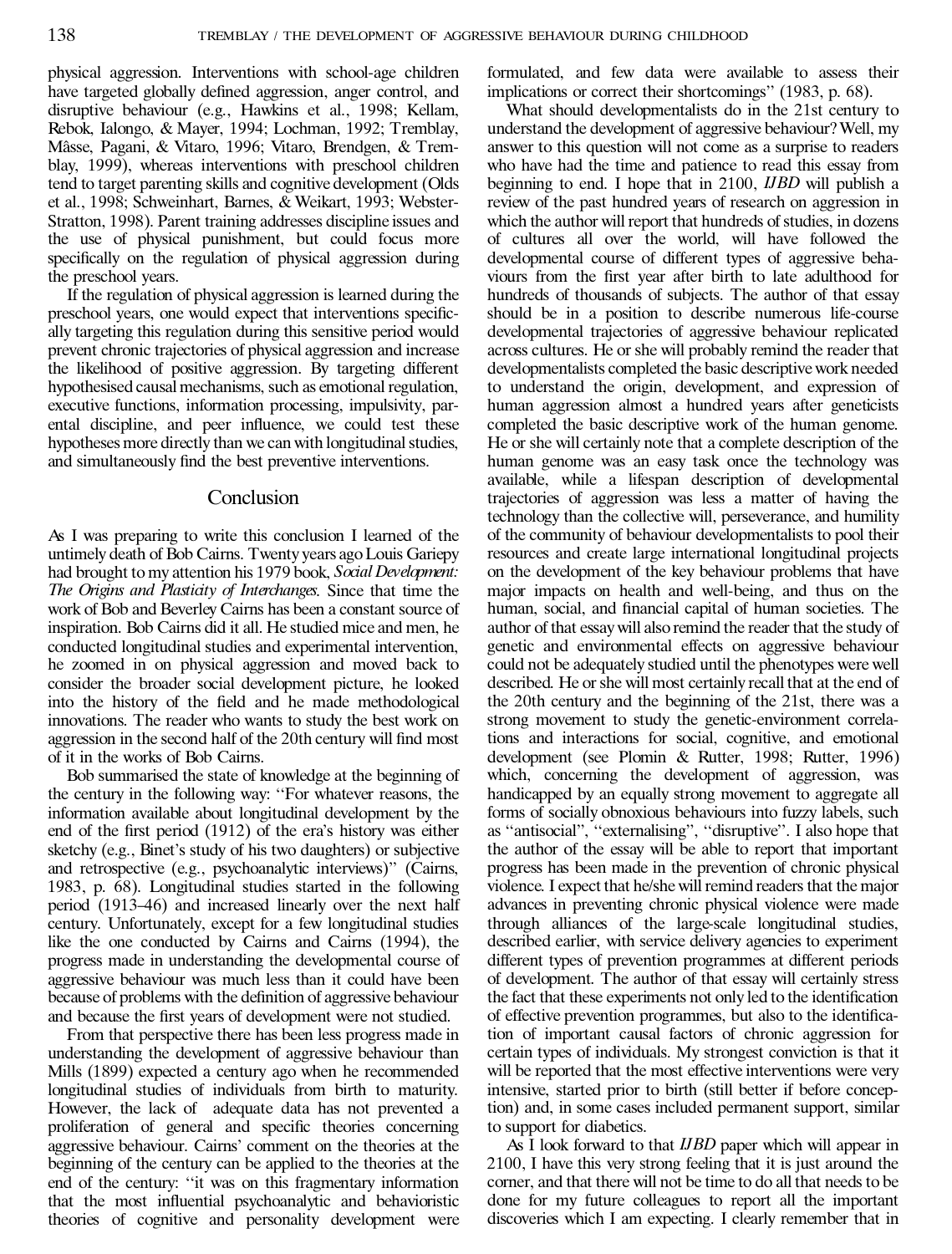1983 when we were planning the Montréal Longitudinal Experimental study, I sketched the data that needed to be collected up to 1990 and was told by a colleague to stop dreaming, we had data to collect in 1984 and there was plenty of time to think of 1990. During the early 1990s, the same phenomena occurred when we started planning data collection in 2000 and 2001. The next century, the next millennium, felt so distant! Well, they are here, and the next century is around the corner for those who want to understand the development of aggression from birth to maturity.

The major lesson I have drawn from this attempt to look back on a hundred years and onward for another hundred years is one of humility. We are very far from having one investigator, one research team, one study make a definitive contribution to our understanding of the development of aggressive behaviour. We need large, very large, collaborative efforts. Let us imagine that we will need a few years to convince people to invest in large international lifespan longitudinalexperimental studies. If such studies were to start in 2010, most of the babies born that year will possibly live to see the end of the 21st century. If the author of the *IJBD* 2100 review paper wants to meet the editor's deadline, which in the tradition set by Bill Hartup should be 1 December 2099, we need to hurry and start working hard on these collaborative studies.

> Manuscript received October 1999 Revised manuscript received January 2000

#### References

- Achenbach, T.M., &Edelbrock, C. (1983). *Manual forthe child behavior checklist* and revised child behavior profile. Burlington, VT: University of Vermont, Department of Psychiatry.
- American Psychiatric Association (1994). *Diagnostic and statistical manual of mental disorders* (4th ed.). Washington, DC: Author.
- Appel, T.A. (1987). *The Cuvier–Geoffroy debate: French biology in the decades before Darwin*. New York: Oxford University Press.
- Archer, J., & Browne, K. (Eds.) (1989). *Human aggression: Naturalistic approaches*. London: Routledge.
- Bandura, A. (1973). *Aggression: A social learning analysis*. New York: Holt.
- Berkowitz, L. (1962). *Aggression: A social psychological analysis*. New York: McGraw-Hill.
- Björkqvist, L., Österman, K., & Kaukiainen, A. (1992). The development of direct and indirect aggressive strategies in males and females. In K. Bjökqvist &P. Niemelae (Eds.), *Of mice and women: Aspects of female aggression* (pp. 51– 64). San Diego, CA: Academic Press.
- Block, J. (1971). *Lives through time*. Berkeley, CA: Bancroft.
- Blumstein, A., Cohen, J., Roth, J.A., & Visher, C.A. (Eds.). (1986). *Criminal careers and ''career criminals''*. Washington, DC: National Academy Press.
- Boivin, M., & Vitaro, F. (1995). The impact of peer relationships on aggression in childhood: Inhibition through coercion or promotion through peersupport. In J. McCord (Ed.), *Coercion and punishment in long-termperspectives*(pp. 183– 197). New York: Cambridge University Press.
- Bridges, K.M.B. (1931). *The social and emotional development of the pre-school child*. London: Kegan Paul.
- Broidy, L., Nagin, D., & Tremblay, R.E. (1999). *The linkage of trajectories of childhood externalizing behaviorstolater violent and nonviolent delinquency*. Paper presented at the Biennial Meeting of the Society for Research in Child Development, Albuquerque, NM.
- Bryk, A.S., & Raudenbush, S.W. (1987). Application of hierarchical linear models to assessing change. *Psychology Bulletin*, *101*, 147–158.
- Burt, C.L. (1925). *The young delinquent*. London: University of London Press.
- Buss, A.H. (1961). *The psychology of aggression*. New York: Wiley.
- Cairns, R.B. (1979). *The analysis of social interactions: Method, results and illustrations*. Hillsdale, NJ: Lawrence Erlbaum.
- Cairns, R.B. (1983). The emergence of developmental psychology. In P.H. Mussen (Ed.), *Handbook of child psychology*, (Vol. 1, pp. 41–102). Toronto: Wiley.
- Cairns, R.B., & Cairns, B.D. (1984). Predicting aggressive patterns in girls and boys: Adevelopmental study. *Aggressive Behavior*, *10*, 277–242.
- Cairns, R.B., &Cairns, B.D. (1994). *Life lines and risks: Pathways of youth in our time*. New York: Cambridge University Press.
- Cairns, R.B., Cairns, B.D., Neckerman, H.J., Ferguson, L.L., & Gariépy, J.L. (1989). Growth and agression: 1. Childhood to early adolescence. *[Develop](http://www.ingentaselect.com/rpsv/cgi-bin/linker?ext=a&reqidx=/0012-1649^28^2925L.320[aid=46963]) mental [Psychology](http://www.ingentaselect.com/rpsv/cgi-bin/linker?ext=a&reqidx=/0012-1649^28^2925L.320[aid=46963])*, *25*, 320–330.
- Cattell, R.B. (1965). *The scientic analysis of personality*. Chicago, IL: Aldine.
- Choquet, M., & Ledoux, S. (1994). *Adolescents: Enqueˆte nationale*. Paris: INSERM.
- Clogg, C.C. (1995). Latent class models. In G. Arminger, C.C. Clogg, & M.E. Sobel (Eds.), *Handbook of statistical modelling for the social and behavioral sciences* (pp. 311–359). New York: Plenum.
- Coie, J.D., & Dodge, K.A. (1998). Aggression and antisocial behavior. In W. Damon &N. Eisenberg (Eds.), *Handbook of child psychology: Social, emotional, and personality development* (Vol. 3, pp. 779–862). Toronto: Wiley.
- Coie, J.D., Dodge, K.A., Terry, R., & Wright, V. (1991). The role of aggression in peer relations: An analysis of aggression episodes in boys' play groups. *[Child](http://www.ingentaselect.com/rpsv/cgi-bin/linker?ext=a&reqidx=/0009-3920^28^2962L.812[aid=301418,csa=0009-3920^26vol=62^26iss=4^26firstpage=812,nlm=1935345]) [Development](http://www.ingentaselect.com/rpsv/cgi-bin/linker?ext=a&reqidx=/0009-3920^28^2962L.812[aid=301418,csa=0009-3920^26vol=62^26iss=4^26firstpage=812,nlm=1935345])*, *62*, 812–826.
- Cranston, M.W. (1983). *Jean-Jacques: The early life and work of Jean-Jacques Rousseau, 1712–1754*. London: Allen Lane.
- Cranston, M.W. (1991). *The noble savage: Jean-Jacques Rousseau, 1754–1762*. Chicago, IL: University of Chicago Press.
- Crick, N.R. (1995). Relational aggression: The role of intent attributions, feelings of distress, and provocation types. *Development andPsychopathology*, *7*, 313–322.
- Crick, N.R., Casas, J.F., & Ku, H.-C. (1999). Relational and physical forms of peer victimization in preschool. *[Developmental](http://www.ingentaselect.com/rpsv/cgi-bin/linker?ext=a&reqidx=/0012-1649^28^2935L.376[aid=301420,csa=0012-1649^26vol=35^26iss=2^26firstpage=376,nlm=10082008]) Psychology*, *35*, 376–385.
- Crick, N.R., &Grotpeter, J.K. (1995). Relational aggression, gender and socialpsychological adjustment. *Child [Development](http://www.ingentaselect.com/rpsv/cgi-bin/linker?ext=a&reqidx=/0009-3920^28^2966L.710[aid=17985,csa=0009-3920^26vol=66^26iss=3^26firstpage=710,nlm=7789197])*, *66*, 710–722.
- Cummings, E.M., Iannotti, R.J., & Zahn-Waxler, C. (1989). Aggression between peers in early childhood: Individual continuity and developmental change. *Child [Development](http://www.ingentaselect.com/rpsv/cgi-bin/linker?ext=a&reqidx=/0009-3920^28^2960L.887[aid=301421,nlm=2758884])*, *60*, 887–895.
- Cynader, M., & Frost, B. (1999). Mechanisms of brain development: Neuronal sculpting by the physical and social environment. In D. Keating & C. Hertzman (Eds.), *Developmental health and the wealth of nations: Social, biological, and educational dynamics*(pp. 153–184). New York: Guilford Press.
- Dawe, H.C. (1934). An analysis of 200 quarrels of preschool children. *Child Development*, *5*, 139–157.
- Day, D.M., Bream, L.A., & Pal, A. (1992). Proactive and reactive aggression: An analysis of subtypes based on teacher perceptions. *Journal of Clinical Child Psychology*, *21*, 210–217.
- Diamond, A., Werker, J.F., & Lalonde, C. (1994). Toward understanding commonalities in the development of object search, detour navigation, categorization, and speech perception. In G. Dawson & K.W. Fischer (Eds.), *Human behavior and the developing brain* (pp. 380–426). New York: Guilford Press.
- Dishion, T.J. (1990). Peer context of troublesome behavior in children and adolescents. In P.E. Leone (Ed.), *Understanding troubled and troublesome youth* (pp. 128–153). Beverly Hills, CA: Sage.
- Dishion, T.J., McCord, J., & Poulin, F. (1999). Iatrogenic effects in early adolescent interventions that aggregate peers. *American [Psychologist](http://www.ingentaselect.com/rpsv/cgi-bin/linker?ext=a&reqidx=/0003-066X^28^2954L.755[aid=301424,csa=0003-066X^26vol=54^26iss=9^26firstpage=755])*, *54*, 755– [764.](http://www.ingentaselect.com/rpsv/cgi-bin/linker?ext=a&reqidx=/0003-066X^28^2954L.755[aid=301424,csa=0003-066X^26vol=54^26iss=9^26firstpage=755])
- Dishion, T.J., Patterson, G.R., Stoolmiller, M., & Skinner, M.L. (1991). Family, school, and behavioral antecedents to early adolescent involvement with antisocial peers. *[Developmental](http://www.ingentaselect.com/rpsv/cgi-bin/linker?ext=a&reqidx=/0012-1649^28^2927L.172[aid=301182]) Psychology*, *27*, 172–180.
- Dodge, K.A. (1986). A social-information-processing model of social competence in children. In M. Perlmutter (Ed.), *Minnesota symposium on child psychology* (Vol. 18, pp. 77–125). Hillsdale, NJ: Erlbaum.
- Dodge, K.A. (in press). Conduct disorder. In M. Lewis & A.J. Sameroff (Eds.), *Handbook of developmental psychopathology* (2nd ed.). New York: Plenum.
- Dodge, K., Lochman, J.E., Harnish, J.D., Bates, J.E., & Pettit, G.S. (1997). Reactive and proactive aggression in school children and psychiatrically impaired chronically assaultive youth. *Journal of Abnormal Psychology*, 106, 37– [51](http://www.ingentaselect.com/rpsv/cgi-bin/linker?ext=a&reqidx=/0021-843X^28^29106L.37[aid=300654,csa=0021-843X^26vol=106^26iss=1^26firstpage=37]).
- Dodge, K.A., & Coie, J.D. (1987). Social information processing factors in reactive and proactive aggression in children's peer groups. *[Journal](http://www.ingentaselect.com/rpsv/cgi-bin/linker?ext=a&reqidx=/0022-3514^28^2953L.1146[aid=25266,nlm=3694454]) of Personality and Social Psychology*, *53*, [1146–1158.](http://www.ingentaselect.com/rpsv/cgi-bin/linker?ext=a&reqidx=/0022-3514^28^2953L.1146[aid=25266,nlm=3694454])
- Dumas, J.E., & Wahler, R.G. (1985). Indiscriminate mothering as a contextual factor in aggressive-oppositional child behavior: ''Damned if you do and damned if you don't''. *Journal of Abnormal Child [Psychology](http://www.ingentaselect.com/rpsv/cgi-bin/linker?ext=a&reqidx=/0091-0627^28^2913L.1[aid=301425,nlm=3973245])*, *13*, 1–17.
- Eley, T.C., Lichenstein, P., & Stevenson, J. (1999). Sex differences in the etiology of aggressive and nonaggressive antisocial behavior: Results from two twin studies. *Child [Development](http://www.ingentaselect.com/rpsv/cgi-bin/linker?ext=a&reqidx=/0009-3920^28^2970L.155[aid=301426,csa=0009-3920^26vol=70^26iss=1^26firstpage=155,nlm=10191520])*, *70*, 155–168.
- Elliott, D.S. (1994). Serious violent offenders: Onset, developmental course and termination: The American Society of Criminology 1993 Presidential Address. *[Criminology](http://www.ingentaselect.com/rpsv/cgi-bin/linker?ext=a&reqidx=/0011-1384^28^2932L.1[aid=301095,csa=0011-1384^26vol=32^26iss=1^26firstpage=1])*, *32*, 1–21.
- Ellis, L., & Coontz, P.D. (1990). Androgens, brain functioning, and criminality: The neurohormonal foundations of antisociality. In L. Ellis & H. Hoffman (Eds.), *Crime in biological, social and moral contexts* (pp. 162–193). New York: Praeger.
- Eron, L.D. (1982). Parent-child interaction, television violence, and aggression of children. *American [Psychologist](http://www.ingentaselect.com/rpsv/cgi-bin/linker?ext=a&reqidx=/0003-066X^28^2937L.197[aid=19885])*, *37*, 197–211.
- Eron, L.D., & Huesmann, L.R. (1986). The role of television in the development of prosocial and antisocial behavior. In D. Olweus, J. Block, &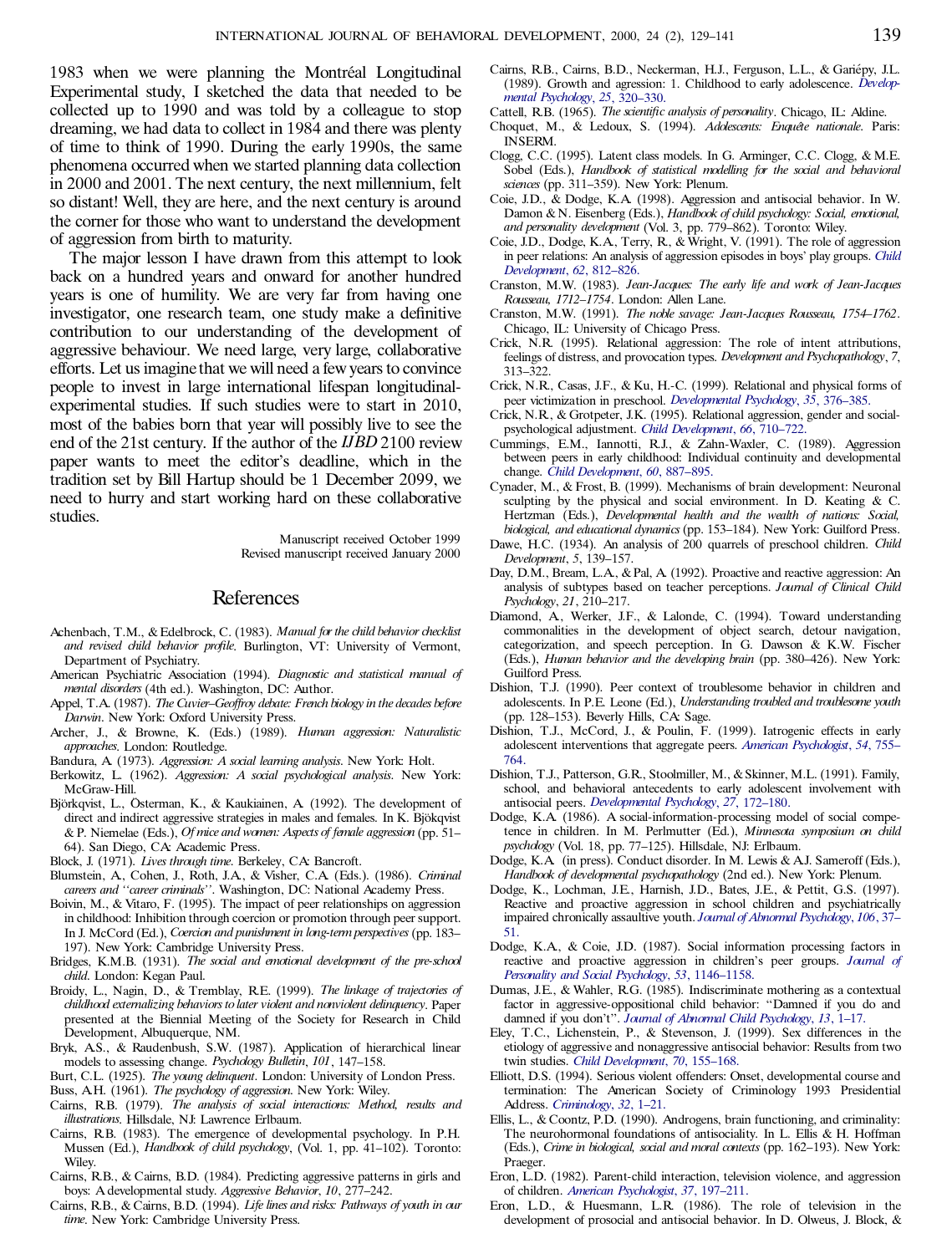M. Ratkie-Iarrow (Eds.), *The development of prosocial and antisocial behavior* (pp. 285–314). New York: Academic Press.

Eysenck, H.J., & Gudjonsson, G.H. (1989). *The causes and cures of criminality*. New York: Plenum.

- Farrington, D.P. (1978). The family backgrounds of aggressive youths. In L.A. Hersov, M. Bergers, & D. Shaffer (Eds.), *Aggression and antisocial behavior in childhood and adolescence* (pp. 73–93). Oxford, UK: Pergamon.
- Farrington, D.P. (1986). Age and crime. In M. Tonry &N. Morris (Eds.), *Crime and justice: An annual review ofresearch* (Vol. 7, pp. 189–250). Chicago: University of Chicago Press.
- Farrington, D.P. (1993). Understanding and preventing bullying. In M. Tonry (Ed.), *Crime and Justice: A review ofresearch* (Vol. 17). Chicago, IL: University of Chicago Press.
- Farrington, D.P. (1998). Individual differences and offending. In M.H. Tonry (Ed.), *The handbook of crime and punishment* (pp. 241–268). New York: Oxford University Press.
- Farrington, D.P., & Hawkins, J.D. (1991). Predicting participation, early onset and later persistence in officially recorded offending. *Criminal Behavior and Mental Health*, *1*, 1–33.
- Farrington, D.P., Loeber, R., Elliott, D.S., Hawkins, D., Kandel, D.B., Klein, M.W., McCord, J., Rowe, D.C., & Tremblay, R.E. (1990a). Advancing knowledge about the onset of delinquency and crime. In B.B. Lahey & A.E. Kazdin (Eds.), *Advances in clinical child psychology* (Vol. 13, pp. 283–342). New York: Plenum.
- Farrington, D.P., Loeber, R., & Van Kammen, W.B. (1990b). The long term criminal outcomes of conduct problem boys with or without impulsiveinattentive behavior. In L.N. Robins & M. Rutter (Eds.), *Straight and devious pathways from childhood to adulthood* (pp. 62–81). New York: Cambridge University Press.
- Fergusson, D.M., Lynskey, M.T., & Horwood, L.J. (1996). Factors associated with continuity and changes in disruptive behavior patterns between childhood and adolescence. *Journal of Abnormal Child [Psychology](http://www.ingentaselect.com/rpsv/cgi-bin/linker?ext=a&reqidx=/0091-0627^28^2924L.533[aid=301427,csa=0091-0627^26vol=24^26iss=5^26firstpage=533,nlm=8956083])*, *24*, 533–553.
- Feshbach, S. (1970). Aggression. In P.H. Mussen (Ed.), *Carmichael's manual of child psychology* (Vol. 2) (3rd ed.). New York: Wiley.
- Flavell, J.H., & Miller, P.H. (1998). Social cognition. In D. Kuhn & R.S. Siegler (Eds.), *Handbook of child psychology: Vol. 2. Cognition, perception, and language* (pp. 851–898). New York: Wiley.
- Goldstein, H. (1995). *Multilevel statistical models* (2nd ed.). London: Edward Arnold.
- Goodenough, F.L. (1931). *Anger in young children*. Westport, CT: Greenwood.
- Gray, J.A. (1971). *The psychology of fear and stress*. London. Weidenfeld & Nicolson.
- Gray, J.A. (1982). *The neuropsychology of anxiety*. New York: Oxford University Press.
- Grotpeter, J.K., & Crick, N.R. (1996). Relational aggression, overt aggression, and friendship. *Child [Development](http://www.ingentaselect.com/rpsv/cgi-bin/linker?ext=a&reqidx=/0009-3920^28^2967L.2328[aid=300662,csa=0009-3920^26vol=67^26iss=5^26firstpage=2328,nlm=9022244])*, *67*, 2328–2338.
- Haapasalo, J.,  $\&$  Tremblay, R.E. (1994). Physically aggressive boys from ages 6 to 12: Family background, parenting behavior, and prediction of delinquency. *Journal of Consulting and Clinical Psychology*, *62*, [1044–1052.](http://www.ingentaselect.com/rpsv/cgi-bin/linker?ext=a&reqidx=/0022-006X^28^2962L.1044[aid=301428,csa=0022-006X^26vol=62^26iss=5^26firstpage=1044])
- Hartup, W.W. (1974). Aggression in childhood. *American [Psychologist](http://www.ingentaselect.com/rpsv/cgi-bin/linker?ext=a&reqidx=/0003-066X^28^2929L.336[aid=301429])*, *29*, 336– [341.](http://www.ingentaselect.com/rpsv/cgi-bin/linker?ext=a&reqidx=/0003-066X^28^2929L.336[aid=301429])
- Hartup, W.W., & deWit, J. (1974). The development of aggression: Problems and perspectives. In J. deWit & W.W. Hartup (Eds.), *Determinants and origins of aggressive behavior*, (pp. 595–620). The Hague, Netherlands: Mouton.
- Hawkins, J.D., Farrington, D.P., & Catalano, R.P. (1998). Reducing violence through the schools. In D.S. Elliott, B.A. Hamburg et al. (Eds.), *Violence in American schools: A new perspective* (pp. 188–216). New York: Cambridge University Press.
- Hobbes, T. (1958). *Leviathan*. Indianapolis, IN: Liberal Arts Press. (Original work published 1651).
- Hobbes, T. (1998). *De cive*. New York: Cambridge University Press. (Original work published 1647).
- Hrdy, S.B. (1981). *The woman that never evolved*. Cambridge, MA: Harvard University Press.
- Hrdy, S.B., & Williams, G.C. (1983). Behavioral biology and the double standard. In S.B. Hrdy & G.C. Williams (Eds.), *Social behavior of female vertebrates*. New York: Academic Press.
- Huesmann, L.R. (1988). An information processing model for the development of aggression. *Aggressive Behavior*, *14*, 13–24.
- Huesmann, L.R. (1998, July). *An information processing theory for understanding the interaction of emotions and cognitions in the development and instigation of aggressive behavior*. Presidential Address, International Society for Research on Aggression. Ramapo College, NJ.
- Huesmann, L.R., &Eron, L.D. (1986). *Television and the aggressive child: Across national comparison*. Hillsdale, NJ: Erlbaum.
- Huesmann, L.R., Eron, L.D., Guerra, N.G., & Crawshaw, V.B (1994). Measuring children's aggression with teachers' predictions of peer nominations. *[Psychological](http://www.ingentaselect.com/rpsv/cgi-bin/linker?ext=a&reqidx=/1040-3590^28^296L.329[aid=301431]) Assessment*, *6*, 329–336.
- Huesmann, L.R., Eron, L.D., Lefkowitz, M.M., & Walder, L.O. (1984). Stability of aggression over time and generations. *Developmental Psychology*, *20*, 1120–1134.
- Huesmann, L.R., & Miller, L.S. (1994). Long-term effects of repeated exposure to media violence in childhood. In L.R. Huesmann (Eds.), *Aggressive behavior: Current perspectives* (pp. 153–186). New York: Plenum.
- Kagan, J. (1974). Development and methodological considerations in the study of aggression. In J.deWit & W.W. Hartup (Eds.), *Determinants and origins of aggressive behavior* (pp. 107–114). The Hague: Mouton.
- Keenan, K., & Shaw, D.S. (1994). The development of aggression in toddlers. A study of low-income families. *Journal of Abnormal Child Psychology*, 22, 53–77.
- Kellam, S.G., Rebok, G.W., Ialongo, N., & Mayer, L.S. (1994). The course and malleability of aggressive behavior from early first grade into middle school: Results of a developmental epidemiologically-based preventive trial. *[Journal](http://www.ingentaselect.com/rpsv/cgi-bin/linker?ext=a&reqidx=/0021-9630^28^2935L.259[aid=301433,nlm=8188798]) of Child [Psychology](http://www.ingentaselect.com/rpsv/cgi-bin/linker?ext=a&reqidx=/0021-9630^28^2935L.259[aid=301433,nlm=8188798]) and Psychiatry*, *35*, 259–281.
- Lagerspetz, K.M., Björkqvist, K., & Peltonen, T. (1988). Is indirect aggression typical of females: Gender differences in aggressiveness in 11- to 12-year-old children. *Aggressive Behavior*, *14*, 403–414.
- Lahey, B.B., Loeber, R., Quay, H.C., Applegate, B., Shaffer, D., Waldman, I., Hart E.L., McBurnett, K., Frick, P.J., Jensen, P.S., Dulcan, M.K., Canino, G., & Bird, H.R. (1998). Validity of DSM-IV subtypes of conduct disorder based on age of onset. *Journal of the American Academy of Child and [Adolescent](http://www.ingentaselect.com/rpsv/cgi-bin/linker?ext=a&reqidx=/0890-8567^28^2937L.435[aid=301434,csa=0890-8567^26vol=37^26iss=4^26firstpage=435,nlm=9549965]) [Psychiatry](http://www.ingentaselect.com/rpsv/cgi-bin/linker?ext=a&reqidx=/0890-8567^28^2937L.435[aid=301434,csa=0890-8567^26vol=37^26iss=4^26firstpage=435,nlm=9549965])*, *37*, 435–442.
- Lefkowitz, M.M., Eron, L.D., Walder, L.O., & Huesmann, L.R. (1977). *Growing up to be violent: A longitudinal study of the development of aggression*. New York: Pergamon.
- Lewis, M., Alessandri, S.M., & Sullivan, M.W. (1990). Violation of expectancy, loss of control, and anger expressions in young infants. *[Developmental](http://www.ingentaselect.com/rpsv/cgi-bin/linker?ext=a&reqidx=/0012-1649^28^2926L.745[aid=294579]) [Psychology](http://www.ingentaselect.com/rpsv/cgi-bin/linker?ext=a&reqidx=/0012-1649^28^2926L.745[aid=294579])*, *26*, 745–751.
- Lochman, J.E. (1992). Cognitive-behavioral intervention with aggressive boys: Three-year follow-up and preventive effects. *Journal of [Consulting](http://www.ingentaselect.com/rpsv/cgi-bin/linker?ext=a&reqidx=/0022-006X^28^2960L.426[aid=301435,csa=0022-006X^26vol=60^26iss=3^26firstpage=426]) and Clinical [Psychology](http://www.ingentaselect.com/rpsv/cgi-bin/linker?ext=a&reqidx=/0022-006X^28^2960L.426[aid=301435,csa=0022-006X^26vol=60^26iss=3^26firstpage=426])*, *60*, 426–432.
- Locke, J. (1996). *Some thoughts concerning education*. Indianapolis, IN: Hackett. (Original work published 1693).
- Loeber, R. (1988). Natural histories of conduct problems, delinquency, and associated substance use: Evidence for developmental progressions. In B.B. Lahey & A.E. Kazdin (Eds.), *Advances in Clinical Child Psychology* (Vol. 11, pp. 73–124). New York: Plenum.
- Loeber, R., Farrington, D.P., Stouthamer-Loeber, M., & Van Kammen, W.B. (1998). *Antisocial behavior and mental health problems: Explanatory factors in childhood and adolescence*. Mahwah, NJ: Erlbaum.
- Loeber, R., & Hay, D.F. (1997). Key issues in the development of aggression and violence from childhood to early adulthood. *Annual Review of [Psychology](http://www.ingentaselect.com/rpsv/cgi-bin/linker?ext=a&reqidx=/0066-4308^28^2948L.371[aid=46974,csa=0066-4308^26vol=48^26iss=^26firstpage=371,nlm=9046564])*, *48*, [371–410.](http://www.ingentaselect.com/rpsv/cgi-bin/linker?ext=a&reqidx=/0066-4308^28^2948L.371[aid=46974,csa=0066-4308^26vol=48^26iss=^26firstpage=371,nlm=9046564])
- Loeber, R., & Stouthamer-Loeber, M. (1998). Development of juvenile aggression and violence. Some common misconceptions and controversies. *American [Psychologist](http://www.ingentaselect.com/rpsv/cgi-bin/linker?ext=a&reqidx=/0003-066X^28^2953L.242[aid=301436,csa=0003-066X^26vol=53^26iss=2^26firstpage=242])*, *53*, 242–259.
- Loeber, R., Stouthamer-Loeber, M., & Green, S.M. (1991). Age at onset of problem behaviour in boys, and later disruptive and delinquent behaviours. *Criminal Behaviour and Mental Health*. *1*, 229–246.
- Loeber, R., Tremblay, R.E., Gagnon, C., & Charlebois, P. (1989). Continuity and desistance in boys' early fighting at school. *Development and Psychopathology*, *1*, 39–50.
- Lorenz, K. (1966). *On aggression*. New York: Harcourt, Brace.
- Maccoby, E.E., & Jacklin, C.N. (1974). *The psychology of sex differences*. Stanford, CA: Stanford University Press.
- Maccoby, E.E., & Jacklin, C.N. (1980). Sex differences in aggression: A rejoiner and reprise. *Child [Development](http://www.ingentaselect.com/rpsv/cgi-bin/linker?ext=a&reqidx=/0009-3920^28^2951L.964[aid=87180,nlm=7471931])*, *51*, 964–980.
- Magnusson, D., & Bergman, L.R. (1988). Individual and variable-based approaches to longitudinal research in early risk factors. In M. Rutter (Ed.), *Studies of psychosocial risk: The power of longitudinal data* (pp. 45–61). New York: Cambridge Univesity Press.
- McCord, J. (1978). A thirty-year follow-up of treatment effects. *American Psychologist*, *33*, 284–289.
- McCord, J. (1991). Family relationships, juvenile delinquency, and adult criminality. *Criminology*, *29*, 397–417.
- McCord, J. (1992). The Cambridge–Somerville Study: A pioneering longitudinal experimental study of delinquency prevention. In J.McCord & R.E. Tremblay (Eds.), *Preventing antisocial behavior: Interventions from birth through adolescence* (pp. 196–206). New York: Guilford Press.
- McCord, J., & Tremblay, R.E. (Eds.). (1992). *Preventing antisocial behavior: Interventions from birth through adolescence*. New York: Guilford Press.
- McGrew, W.C. (1972). *An ethological study of children's behavior*. New York: Academic Press.
- Mills, W. (1899). The nature of animal intelligence and the methods of investigating it. *Psychological Review*, *6*, 262–274.
- Moftt, T.E. (1993). Adolescence-limited and life-course persistent antisocial behavior: Adevelopmental taxonomy. *[Psychological](http://www.ingentaselect.com/rpsv/cgi-bin/linker?ext=a&reqidx=/0033-295X^28^29100L.674[aid=26127,csa=0033-295X^26vol=100^26iss=4^26firstpage=674]) Review*, *100*, 674–701.
- Moffitt, T.E., Caspi, A., Dickson, N., Silva, P.S., & Stanton, W. (1996). Childhood-onset versus adolescent-onset antisocial conduct problems in males: Natural history from ages 3 to 18 years. *[Development](http://www.ingentaselect.com/rpsv/cgi-bin/linker?ext=a&reqidx=/0954-5794^28^298L.399[aid=301440]) and Psychopath ology*, *8*, [399–424.](http://www.ingentaselect.com/rpsv/cgi-bin/linker?ext=a&reqidx=/0954-5794^28^298L.399[aid=301440])
- Murphy, L.B. (1937). *Social behavior and child personality*. New York: Columbia University Press.